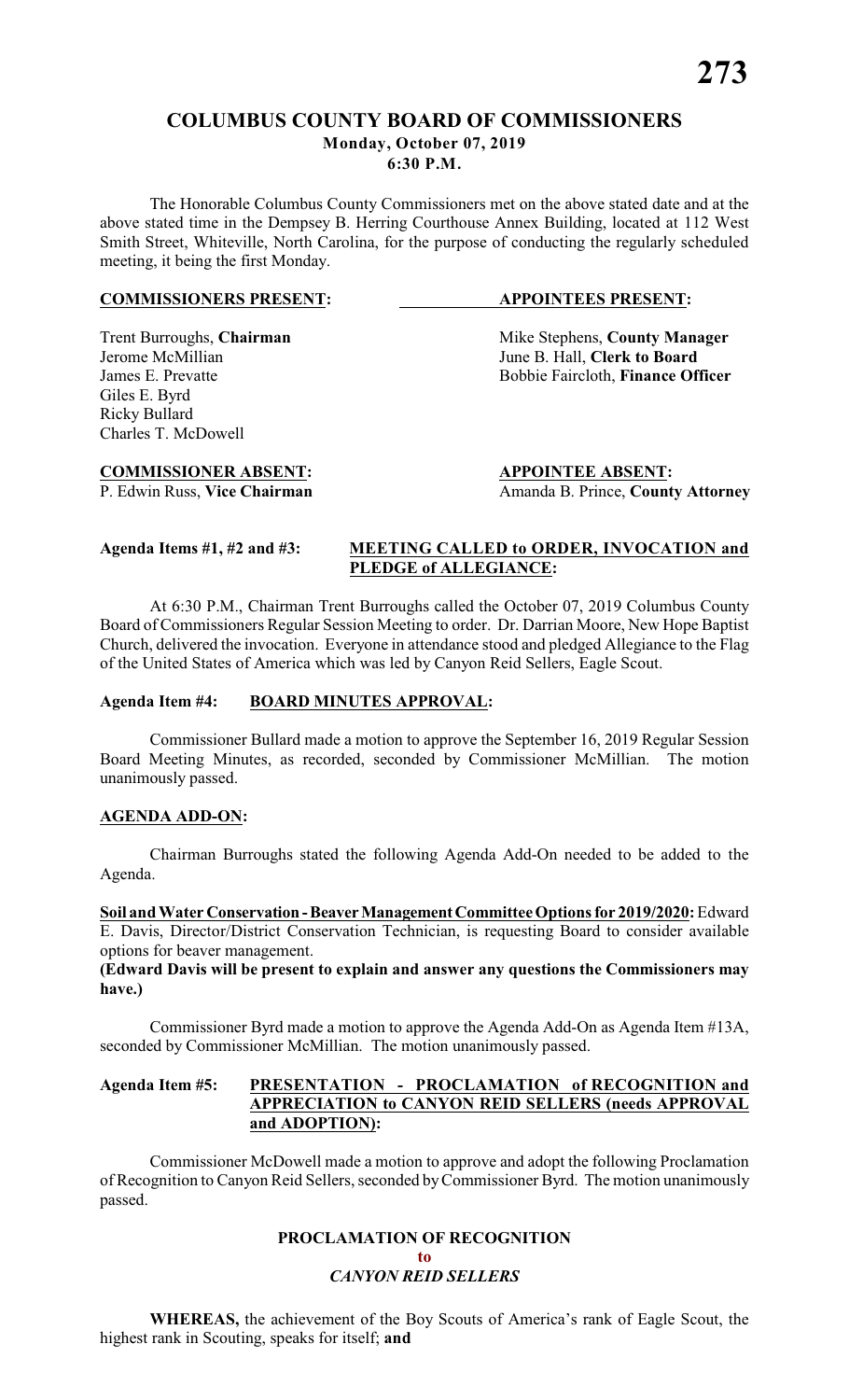# **274**

**WHEREAS,** the attainment of this rank demonstrates that you are a hard worker and have the dedication to see a job through; **and**

**WHEREAS,** your knowledge, life lessons learned, and good character developed will enable you to be highly successful in any future endeavor or occupation.

**NOW, THEREFORE, BE IT PROCLAIMED,** we, the Columbus County Board of Commissioners are very honored to present this document to *CANYON REID SELLERS* for recognition of his accomplishment and to show our appreciation.

**APPROVED and ADOPTED** this the 7th day of October, 2019.

### **COLUMBUS COUNTY BOARD OF COMMISSIONERS**

**/s/** *TRENT BURROUGHS***, Chairman** */s/ P. EDWIN RUSS***, Vice Chairman /s/** *JEROME McMILLIAN /s/ GILES E. BYRD**/s/***/** *RICKY BULLARD /s/ CHARLES T. McDOWELL* **ATTESTED BY:**

**/s/** *JUNE B. HALL***, Clerk to the Board** /s/ *MICHAEL H. STEPHENS***, County Manager /s/** *AMANDA B. PRINCE***, County Attorney**

#### **Agenda Item #6: PRESENTATION - CERTIFICATE of APPRECIATION to FIRST SERGEANT STEVEN NOBLES and DEPUTY AUSTIN OLIVER:**

Reverend James L. Smith, Sr. and Orton Bellamy, Mt. Calvary Missionary Baptist Church, Number 2, Little River, South Carolina, presented Certificates of Appreciation to First Sergeant Steven Nobles and Deputy Austin Oliver for their service on September 14, 2019, for the 144 years Anniversary.

#### **Agenda Item #7: HEALTH - DEPARTMENTAL UPDATE:**

Kimberly Smith, Health Director, delivered the following departmental update on Health Department's departmental activities.

#### **Clinical Stats:**

| <b>Type</b>                                                         | <b>Annual Total</b> |
|---------------------------------------------------------------------|---------------------|
| New TB Cases                                                        | 2 Active 8 latent   |
| <b>HIV Cases</b>                                                    | 18 HIV 0 AIDS       |
| *New Syphilis Cases*(RPR)                                           | 10                  |
| New Hepatitis B Cases                                               | 4 Acute 4 Chronic   |
| New Gonorrhea Cases                                                 | 283                 |
| Rocky Mt. Spotted Fever                                             | 5                   |
| Chlamydia Cases                                                     | 465                 |
| Non-gonoccal Urethritis (NGU)                                       | 6                   |
| Campylobacter                                                       | 9 Cases             |
| Salmonella                                                          | 16 Cases            |
| Hepatitis C                                                         | 9 Cases             |
| Pertussis                                                           | 4 Cases             |
| <b>Mumps</b>                                                        | 1 Case              |
| Lyme Disease                                                        | 0 Cases             |
| Shigella                                                            | 3 Cases             |
| Group A Strep                                                       | 2 Cases             |
| Vibrio Vulnificus                                                   | 2 Cases             |
| Legionellosis                                                       | 1 Case              |
| Carbanenum-remittent Enterobacteriaceae outbreak in 2 facilities in |                     |

Carbapenum-remittent Enterobacteriaceae outbreak in 2 facilities in CC

# **Flu Deaths - 4 Flu Outbreak in 3 facilities in CC**

#### **Vital Records:**

 $#$  of Births: 363 # of Deaths:  $618 + 6$  Fetal Deaths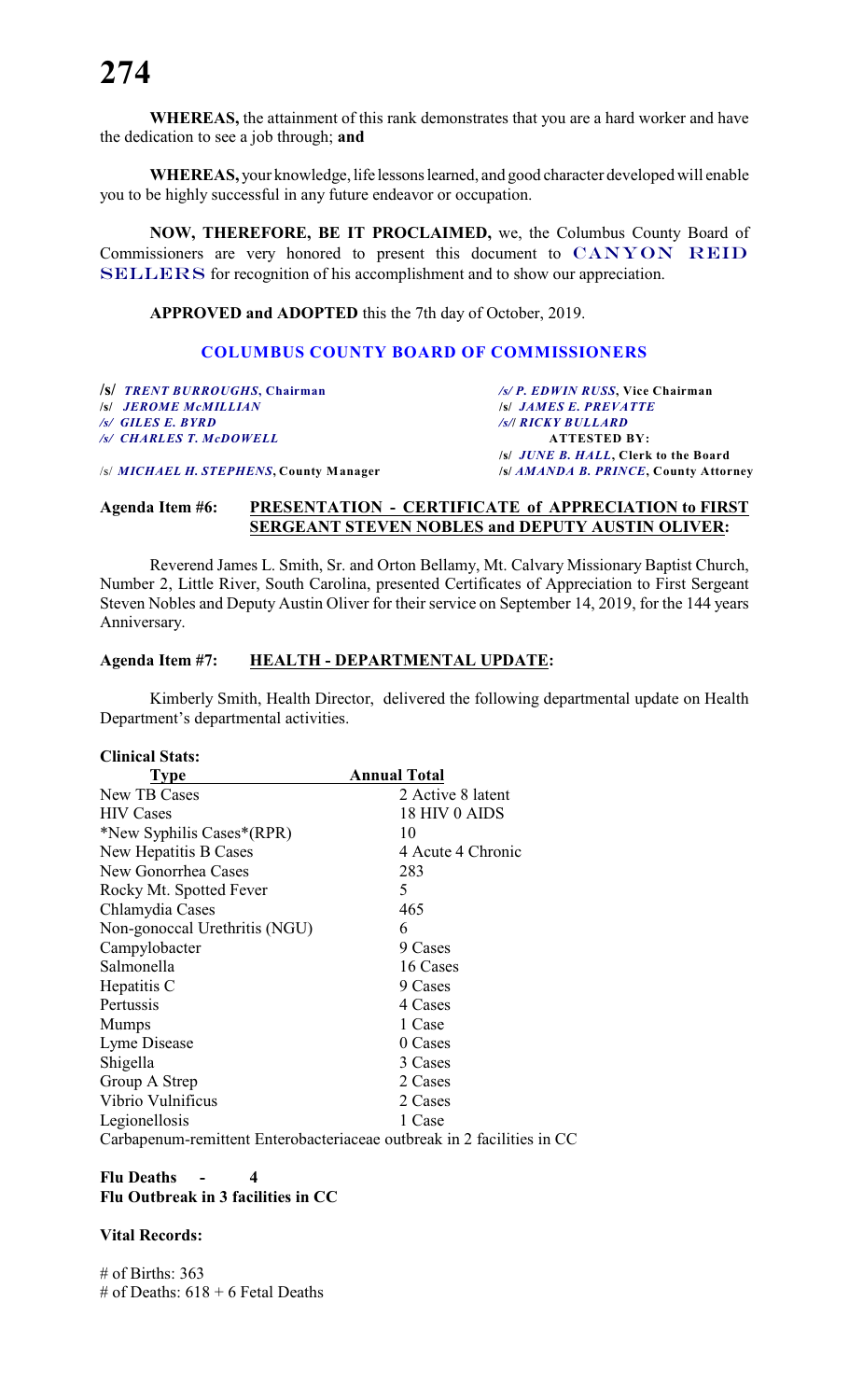# **Environmental Health Stats:**

Encounters 3,100<br>Total Revenue: \$93,418.50 Total Revenue: Environmental Health completed a total of 810 restaurant/lodging inspections for 2017/2018. Number of Home Burials: 3

| <b>SERVICES</b>                      | <b>#PATIENTS</b> | # VISITS |
|--------------------------------------|------------------|----------|
| <b>Adult Health</b>                  | 2,159            | 3,693    |
| Child Health                         | 268              | 354      |
| Dental Health                        | 1,024            | 1,242    |
| <b>Family Planning</b>               | 525              | 984      |
| Child Immunizations                  | 977              | 1,164    |
| Maternal Health                      | 176              | 1,124    |
| Other Services/Colpo                 | 134              | 139      |
| <b>Sexually Transmitted Diseases</b> | 366              | 666      |
| <b>TB</b> Services                   | 24               | 250      |
| <b>BCCP</b>                          | 53               | 58       |
| Outside Labs                         | 219              | 246      |
| <b>TOTAL:</b>                        | 5,925            | 9,920    |

# **Women, Infants and Children (WIC):**

Columbus County played a pivotal role in the transition from the traditional paper benefit checks to an electronic benefits transfer (EBT) system for the North Carolina Special Supplemental Nutrition Program for 'women, Infants and Children (WIC). Columbus County WIC volunteered for and was selected to be one of the seven (7) counties that piloted the move from the old paper checks to "eWIC", the name for the current system of providing benefits to our WIC clients. Early on we had several special on-line trainings, with the actual pilot beginning on October 4, 2017, and continuing through December 31, 2017. At this Point, the entire state is using eWIC. The system has greatly streamlined the food benefits distribution process, allows clients m ore choices and more flexibility in meeting the needs of their families, and helps to remove any stigma that may have occurred with the old paper checks. An added benefit is that WIC clients with smart phones (which is most of them) can add an "App" to their phone, which will help them determine which brands are approved while they are in the store. Our participating food stores and pharmacies also underwent training and support to facilitate the use of the eWIC cards. During this past year, the process of training our participating vendors (currently, 11 grocery stores and 2 pharmacies) began with the eventual goal of having the vendors enter their own food product codes, financial information, required documents and related materials directly into the Crossroads system, hopefullysaving them some time and money. The eWIC system is also helping the Nutrition Services Branch more accurately measure how much is being spent on specific foods and where adjustments can be made within USDA requirements.

Per the last report received from NC Nutrition Services Branch, client expenditures from WIC foods in fiscal year 2017-18 to participating stores in Columbus County totaled \$430,404.42. This is a decrease from previous years and we continue to market to potential clients as best we can; however, it is worth noting that our recent storms have also made significant financial impacts on our local food stores.

Plans for 2018-19 include streamlining our current procedures and looking for ways to improve our services in cost-effective ways. These include but are not limited to:

- Electronic health records (Crossroads) will soon allow us to have automatic reminder calls sent to our clients when they have upcoming appointments;
- Investigating the use of current technology to provide low risk nutrition education to appropriate clients;
- Although we are frequently short on staff, we plan to continue to provide training to dietetic interns and other students from college and universities around the country.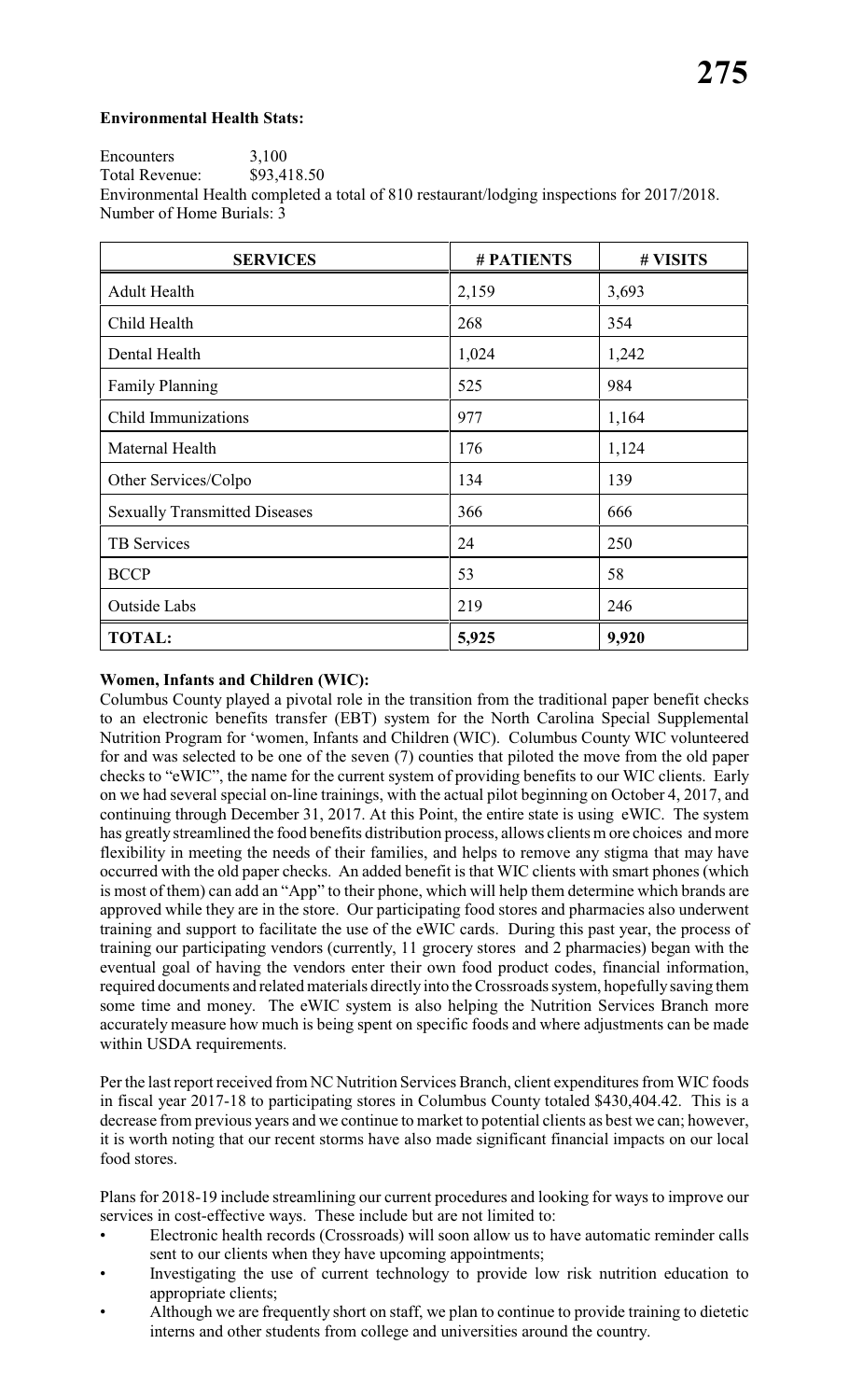# **Laboratory:**

Columbus County Laboratory's regulatory policies and procedures are established according to CLIA and OSHA guidelines. In 2017/18, our lab completed 411 Pregnancy tests, completed 406 blood glucose tests, 671 chlamydia tests, 698 HIV tests, and 575 Blood Lead tests. During this year we began performing "outpatient courtesy lab collection. These are individuals that have a local physician but their insurance does not cover blood work performed at their physician's office, therefore they are referred to the Health Department for their lab work. Our lab assisted with 350 blood draws. The total number of tests completed in our lab - 11,203.

## **Health Education/Health Promotion:**

This year, over 150 students at Whiteville High School participated in the Making Proud Choices, teen pregnancy prevention program facilitated by health education staff. Health Education also participated in numerous health fairs including the Columbus Regional Healthcare System Back-to-School Health Fair, International Papers Annual Health Fair, and Whiteville High School. Health Education staff also performed outreach by having booths at the Columbus County Fair, Pine Tree Festival, Strawberry Festival, and the Yam Festival. Health Promotion staff planned and implemented the Columbus County Leadership Forum on Opioid Abuse, encouraging county residents to participate in efforts to combat the opioid crisis in Columbus County - this also includes partnering with the Columbus County Schools and the Columbus County Sheriff's Office to hold additional opioid education forums for parents and teachers. Health Education staff have also applied for numerous grant funds - ultimately receiving the Delta Dental Smiles for Kids grant that will provide our dental clinic funds to purchase new dental equipment as well as receiving funding from the NC Office of Minority Health to implement Diversity education for health department staff within the coming year. Health Education staff have also delivered numerous presentations to senior centers and retirement homes in Columbus County on topics such as opioid abuse, diabetes management, and stress management.

#### **Dental:**

Dr. Cynthia Thomas and Staff (2 Dental Assistants and 1 Processing Assistant) began in August 2017 visiting all schools in Columbus County with the Toothmobile. During this year our dental staff saw 1,024 kids on the Toothmobile and in-house clinic. The staff are researching electronic dental records for next year to fulfill the mandatory requirements for an EDR by 2019.

#### **Animal Bites (co-ordinated with Animal Control):**

| Total Reported: | 52 (1 mule, 1 wood rat, 1 rabbit)   |
|-----------------|-------------------------------------|
| Total Treated:  | 9 (3 children under 6 years of age) |

#### **Columbus County Health Department was funded as follows:**

| <b>Local Appropriations</b> | 43%   |
|-----------------------------|-------|
| <b>State</b>                | 24%   |
| Third Party Payers          | $0\%$ |
| <b>Individual Self Pay</b>  | 8%    |
| Medicaid                    | 16%   |
| Medicare                    | $1\%$ |
| Federal (WIC)               | 8%    |
| <b>Fund Balance</b>         | $0\%$ |
|                             |       |

#### **TOTAL BUDGET:**

| The total budget for 2017/2018:                              | \$4,859,909.00 |
|--------------------------------------------------------------|----------------|
| <b>Total Revenues for Health Department Clinics:</b>         | \$2,877,986.32 |
| Total Expenses for Health Department clinics:                | \$4,238,057.50 |
| <b>Total County Appropriation Health Department Clinics:</b> | \$1,360,071.18 |

# **ISSUES DURING THE YEAR:**

- Director of Nursing retired October, 2017, Administrative Assistant retired March 2018. Hired DON, Health Educator, and AA within a 6 month time frame. The new employees continue to go through orientation.
- In November our TB Nurse "skyped" with a TB patient to ensure the patient took all medications required. This was a first for our region. This also saves the nurses' and the patient's time and money.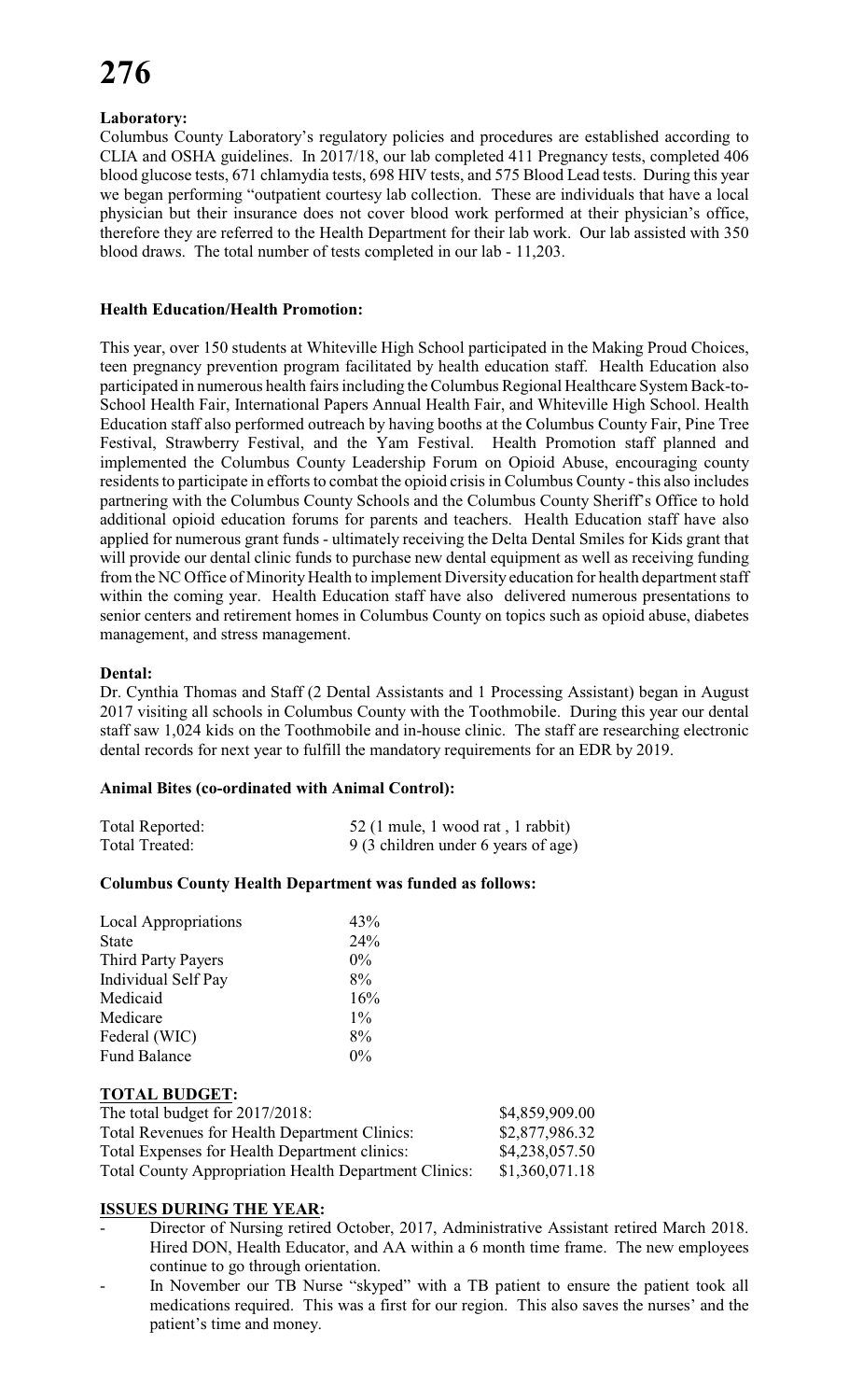- Revised blood borne pathogens policies and procedures for County employees.
- Survived our 3 year Women's Health audit.

#### **CONCERNS FOR 2018 AND BEYOND:**

- 1. Recruiting the needed licensed staff.
- 2. Competitive pay for all staff.
- 3. Decreasing funds from State and Federal sources while requirements for funds are more rigorous.
- 4. Medicaid Transformation and what the requirements will be on Public Health.
- 5. Public Health Medicaid cost settlement.
- 6. "Port Health" moving into the old "Home Health" area at the end of the Health Department.

#### **Agenda Item #8: FINANCE - DEPARTMENTAL UPDATE:**

Bobbie Faircloth, Finance Director, delivered the following update on Finance Department's departmental activities.

#### **Mission Statement**

Columbus County Finance Department provides fiscal stewardship and accountability of all public funds.

#### **Responsibilities**

 The Columbus County Finance Office provides general accounting and payroll as well as cash forecasting, investing, debt management, fixed asset control and budgetary control in accordance with North Carolina's Local Government Fiscal Control Act. It is also responsible for reporting to Management and State and Federal agencies as required in accordance with North Carolina General Statutes, Federal law and regulations as well as generally accepted accounting principles.

The Columbus County Finance Office establishes and maintains the accounting system, control and monitors expenditures, manages the receipt and deposit of moneys and other assets. It pays all the county's bills and is responsible for the county's revenues and investments. It also helps in the preparation of the annual audit and annual budget.

The Finance Office is also responsible for monitoring all capital projects and grants (exhibit "A"). Currently we have a few capital projects and several grants. The grants must be kept in accordance with the rules and regulations issued by the granting agency. At present we have 13 grants and 7 capital projects. The capital projects included building of new schools, Historical Courthouse renovations and water and sewer line extensions. The grants vary from housing repair grants to fitness park equipment grant to airport improvements, library improvements and debris removal grant.

#### **Financial Highlights**

The County's fund balance is the highest it has been in several years. The current percentage of unrestricted fund balance over expenditures was 55.33 percentage as of the last audited fiscal year 2017/2018.

The County budget for fiscal year 2019/2019 increased by 3.35% for an increase of \$2,437,230. A portion of the increase is due to increase in utilities cost (estimated at 4.2%) health insurance increase (4%) and retirement increases (1.20%). However, County has been able to keep any budget increases under 3.5% for the past five fiscal years.

We currently have \$23,959,576 of funds invested in Treasurers, Agency and CD for an estimated interest earnings of \$550,000 for fiscal year end June 30, 2019 which is up by an estimated 15% from Fiscal Year ending June 30, 2015.

#### **Current Debt**

Columbus County currently has outstanding debt of \$25,636,046 of which

\$7,596,830 is General Fund Debt and \$18,039,217 is Water District debt. To further classify the General Fund debt \$1,879,522 (QSCB-2028) is owed by the school systems and the remaining balance of the installment finance of \$5,717,307 is owed by the General Fund for the Detention Center project (final payment in 2020) and the courthouse annex project (2027).

The County has received approval of a 40 year loan from USDA (14,609,922) to replace and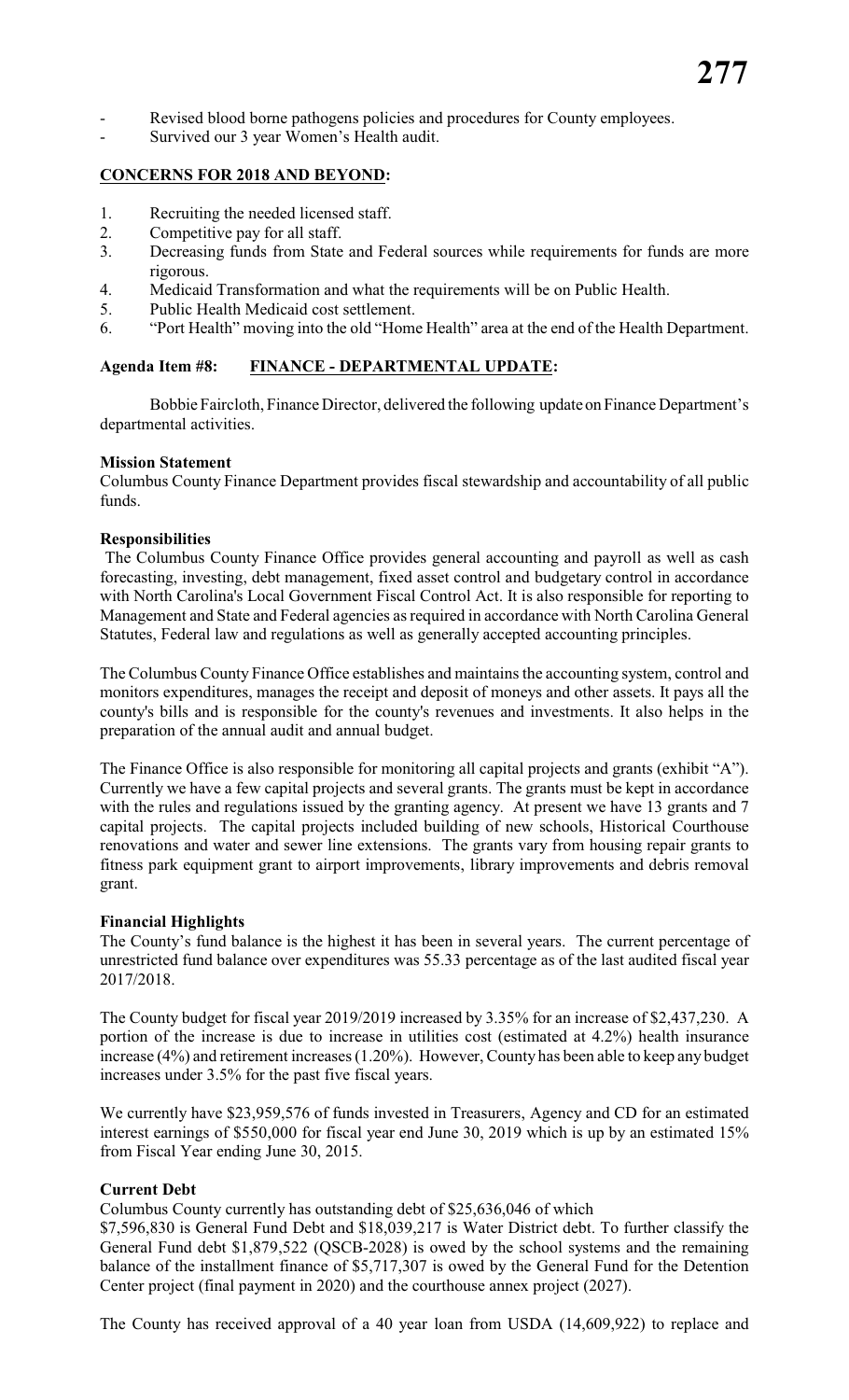# **278**

renovation some buildings on Whiteville High School campus, total construction budget is estimated at 22,270,422. Repayment of this loan is a combination of sales and use tax received by the schools for capital outlay.

Columbus County Schools are proposing to combine Tabor City Elementary and Tabor City Middle School onto the campus where Tabor City Elementary is currently located and combine Cerro Gordo School, Evergreen School and Chadbourn School onto the current campus of Cerro Gordo Elementary and renaming it West Columbus Pre- $K - 8$  School, the total estimated cost of these projects are 55,112,578 of which \$34,440,078 will be borrowed. We will pursue a loan from USDA for this as well.

By state statue, Columbus County has the ability to issue up to 8% of the assessed tax value in debt with the approval of the LGC.

## **Looking Ahead**

The County has many needs and a limited amount of resources to fund these needs. Of the many needs are several buildings that are 40 or more years old and in need of replacing or upgrading. Some departments are in need of storage space and other are in need of more office spaces.

Currently the estimated top building priorities are the Sheriff's building (estimated at a cost of \$5,000,000), Historical Courthouse at an estimated cost of \$5,000,000, The Heath Department (56,203 sq. ft.) at an estimated cost of \$20,000,000 ( based upon a \$250 per square foot to include replacement of some outdated equipment), HUD/ Board of Elections (estimated cost \$2,180,000) based upon a 10,000 square foot building at \$218 per square foot and an Emergency Operations Command/NC 911 building (estimated cost \$6,540,000) based upon a 30,000 square foot building with is over twice the size of the current building (13,350 sq.), the current building is not sufficient for a disaster of the magnitude of Hurricane Florence.

#### **Agenda Item #9: FINANCE - RESOLUTION AUTHORIZING and APPROVING an INSTALLMENT FINANCING with FIRST BANK and all RELATED DOCUMENTS:**

Bobbie Faircloth, Finance Director, requested Board approval of the following Resolution (1) Authorizing an Installment Financing Contract with First Bank, and Authorizing the Execution and Delivery of Documents in Connection Therewith , and (2) Approving the Acquisition of Property to be Used by the Whiteville City Board of Education financing documents for Whiteville City Schools.

#### **EXTRACTS FROM MINUTES OF BOARD OF COMMISSIONERS**

The Columbus County (the "County") Board of Commissioners (the "Board") held a regular meeting in the Dempsey B. Herring Courthouse Annex Building, located at 112 West Smith Street, Whiteville, North Carolina 28472, at 6:30 P.M. on October 7, 2019. The following Commissioners were:

Present: Chairman Trent Burroughs, Commissioners Jerome McMillian, James E. Prevatte, Giles E. Byrd, Ricky Bullard and Charles T. McDowell.

Absent: Vice Chairman P. Edwin Russ.

\* \* \*

Commissioner Trent Burroughs introduced the following Resolution which was read by title, and moved it be adopted:

### **RESOLUTION (1) AUTHORIZING AND APPROVING AN INSTALLMENT FINANCING CONTRACT WITH FIRST BANK AND AUTHORIZING THE EXECUTION AND DELIVERY OF DOCUMENTS IN CONNECTION THEREWITH AND (2) APPROVING THE ACQUISITION OF PROPERTY TO BE USED BY THE WHITEVILLE CITY BOARD OF EDUCATION**

**WHEREAS,** the Board of Commissioners (the "Board) of the County of Columbus, North Carolina (the "County") has determined to finance a portion of the cost of renovating, expanding,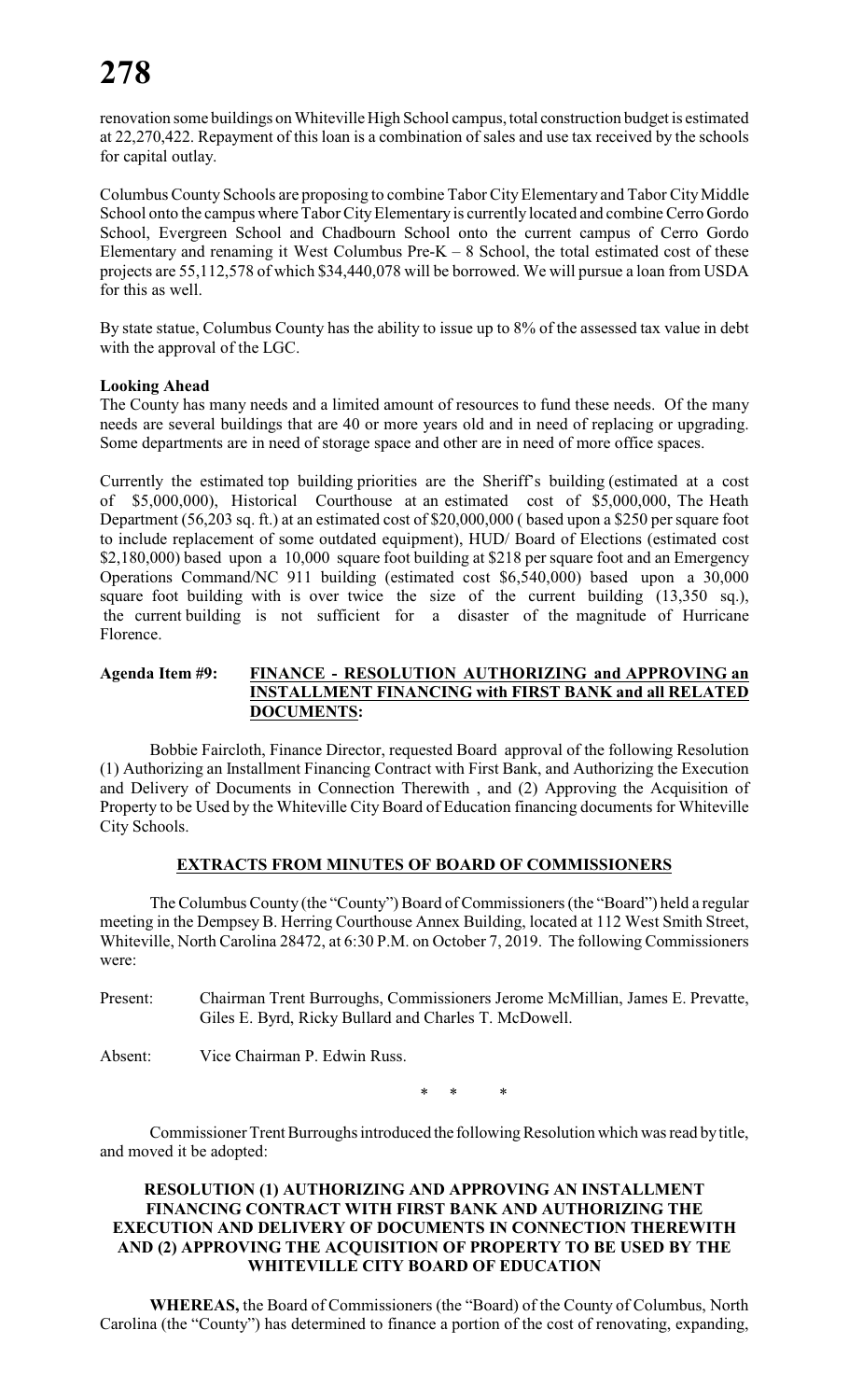equipping and improving an existing school facility known as Whiteville High School, including but not limited to the addition of classrooms, computer labs, administration, guidance, dining, band and support spaces, as well as the renovation of visual arts, ROTC, dance and drama spaces (the "Project");

**WHEREAS,** to effectuate such plan to finance a portion of the cost of the Project, the Board has determined that it is in the best interests of the County to enter into an installment financing contract with First Bank (the "Bank"), pursuant to the authority granted to the County under Section 160A-20 of the General Statutes of North Carolina, whereby the Bank will advance funds, in an amount not to exceed \$16,000,000, for such purpose and the County will make installment payments in consideration thereof;

**WHEREAS,** the Board duly conducted a public hearing on June 17, 2019 regarding (a) an installment financing contract to finance the construction and other accomplishment of the Project and (b) the acquisition by the County, for use by the Whiteville City Board of Education, of the real and personal property constituting the Project;

**WHEREAS,** there have been available at this meeting, forms of the following (collectively, the "Financing Documents"):

- (1) Installment Financing Contract (the "Contract") between the County and First Bank (the "Bank");
- (2) Deed of Trust and Security Agreement (the "Deed of Trust") from the County to a trustee for the benefit of the Bank;
- (3) Lease (the "Lease") between the County and Whiteville City Board of Education; and
- (4) Administrative Agreement (the "Administrative Agreement") between the County and the Whiteville City Board of Education.

**WHEREAS,** the Board of Commissioners of the County wants to approve the Financing Documents and to authorize other actions in connection therewith; and

**NOW, THEREFORE, BE IT RESOLVED** by the Board of Commissioners of the County as follows:

- 1. Each of the Financing Documents, in the form submitted to this meeting, is hereby approved, and the Chairman of the Board, the County Manager, the Finance Director, and the Clerk to the Board are each hereby authorized and directed to execute and deliver each of those documents, on behalf of the County, with such changes, insertions or omissions as each may approve, the execution thereof by any of them to constitute conclusive evidence of such approval.
- 2. The Chairman of the Board, the County Manager, the Finance Director, the Clerk to the Board and the County Attorney are each hereby authorized to take any and all such further action and to execute and deliver such other documents as may be necessary or advisable to carry out the intent of this Resolution and to effect the installment financing pursuant to the Contract. Without limiting the generality of the foregoing, the Finance Director is authorized to approve all details of the financing, including without limitation, the amount advanced under the Contract (which shall not exceed \$16,000,000), the annual principal payments under the Contract, the term of the Contract and the interest rate thereunder. Execution of the Contract by the Chairman of the Board, the County Manager or the Finance Director, shall conclusively evidence approval of all such details of the financing.
- 3. The Board hereby approves the acquisition of the real and personal property constituting the Project.
- 4. All actions of the County effectuating the proposed financing are hereby approved, ratified and authorized pursuant to and in accordance with the transactions contemplated by the documents referred to above.
- 5. This Resolution shall become effective immediately upon its adoption.

The motion to adopt the resolution was adopted by the following vote:

AYES:Six (6).

NAYS:-0-

ABSENT: One (1).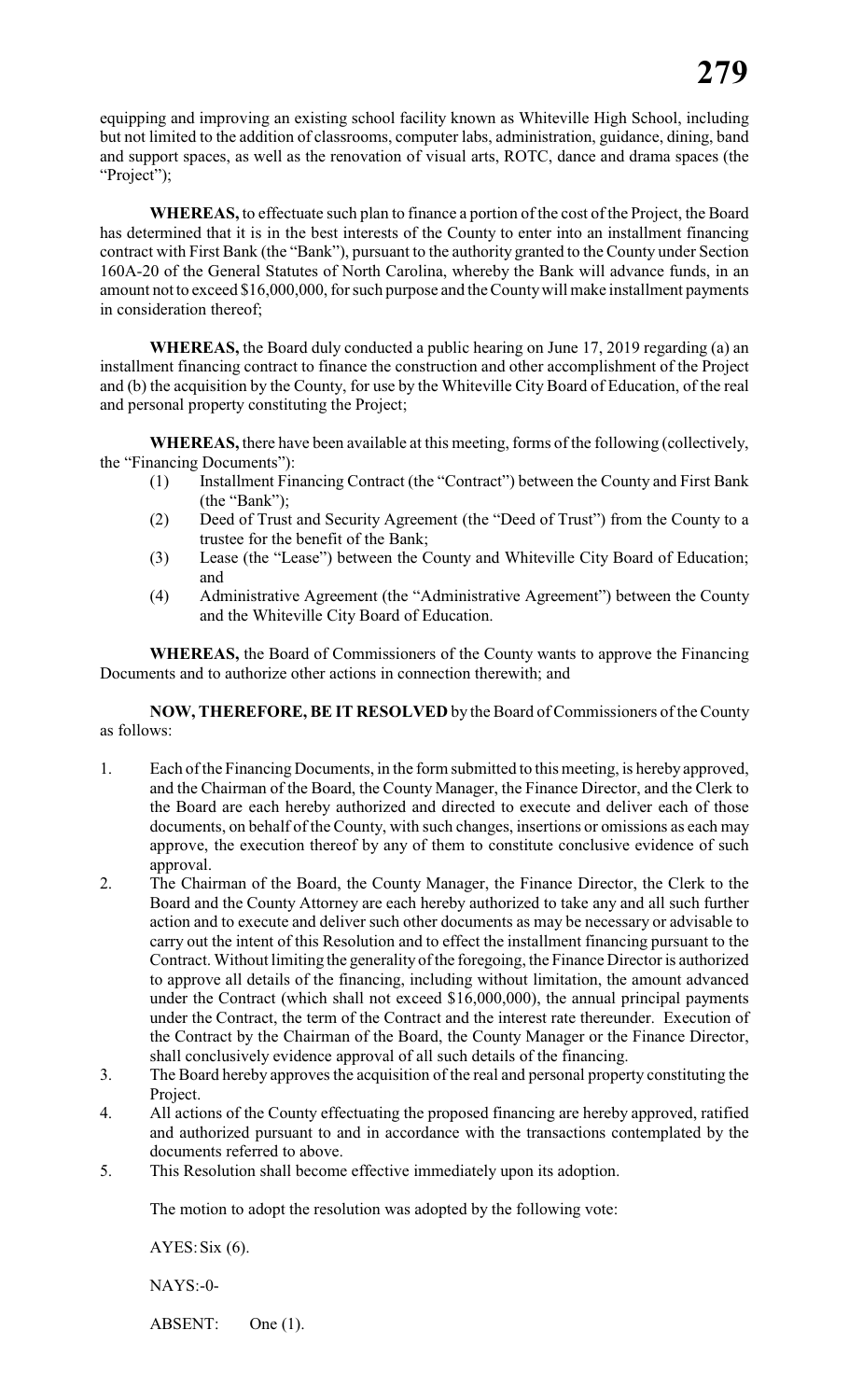## STATE OF NORTH CAROLINA ) COUNTY OF COLUMBUS (2002)

I, **JUNE B. HALL**, Clerk to the Columbus County Board of Commissioners, DO HEREBY CERTIFY as follows:

1. A meeting of the Columbus County Board of Commissioners, located in the State of North Carolina, was duly held October 7, 2019, such meeting having been noticed, held and conducted in accordance with all requirements of law (including open meetings requirements), and minutes of that meeting have been or will be duly recorded in the Minute Book kept by me in accordance with law for the purpose of recording the minutes of the Board.

2. The attached extract accurately reflects the actions taken by the Board of Commissioners with respect to the matters therein.

That extract correctly states the time when the meeting was convened and the place where the meeting was held and the members of the Board who attended the meeting.

**IN WITNESS WHEREOF,** I have hereunto set my hand and have hereunto affixed the seal of the County as of October 07, 2019.

(SEAL) /s/ **JUNE B. HALL** Clerk to the Board of Commissioners

#### **Financing Documents:**

1. Installment Financing Contract;

- 2. Deed of Trust and Security Agreement;
- 3. Lease; **and**
- 4. Administrative Agreement.

Commissioner Prevatte made a motion to approve the Resolution (1) Authorizing an Installment Financing Contract with First Bank, and Authorizing the Execution and Delivery of Documents in Connection Therewith , and (2) Approving the Acquisition of Property to be Used by the Whiteville City Board of Education financing documents for Whiteville City Schools, seconded by Commissioner Byrd. The motion unanimously passed. The financing documents will be kept on file in the Finance Officer's office, for review.

### **Agenda Item #10: PLANNING - ESTABLISHMENT of PUBLIC HEARING:**

Samantha Alsup, Planning Director, requested the Board to establish October 21, 2019, at 6:30 P.M., as the date and time for a Public Hearing for adoption of the updated Flood Damage Prevention Ordinance and FIS/Flood Insurance Rate Map (FIRM).

Commissioner McDowell made a motion to establish October 21, 2019, at 6:30 P.M., as the date and time for a Public Hearing for adoption of the updated Flood Damage Prevention Ordinance and FIS/Flood Insurance Rate Map (FIRM), seconded by Commissioner Byrd. The motion unanimously passed.

#### **Agenda Item #11: PLANNING - 2020 CENSUS COMPLETE COUNT COMMITTEE:**

Samantha Alsup, Planning Director, requested appointment of members to serve on the 2020 Census Complete Count Committee. The recommendations for this committee are as follows.

| <b>ORGANIZATION</b>   | <b>NAME</b>      | <b>ORGANIZATION</b> | <b>NAME</b>                 |
|-----------------------|------------------|---------------------|-----------------------------|
| Commissioner          | Jerome McMillian | Faith Based Org     | Dave Flowers/Dave<br>Heller |
| Commissioner          |                  | Comm Organization   | <b>Smart Start</b>          |
| <b>County Manager</b> | Mike Stephens    | Comm Organization   | Dream Center                |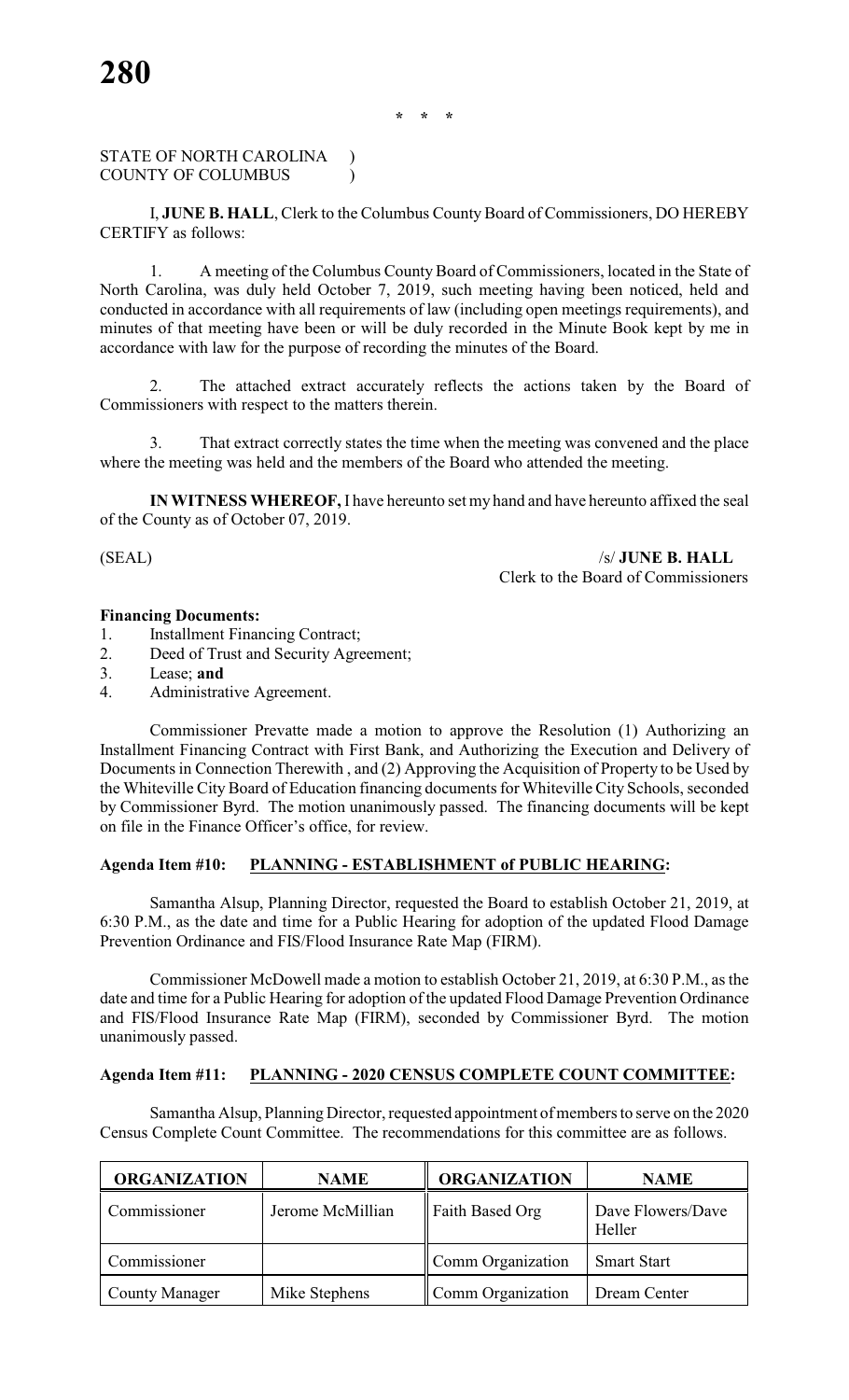| <b>ORGANIZATION</b>       | <b>NAME</b>                       | <b>ORGANIZATION</b>                                                             | <b>NAME</b>               |
|---------------------------|-----------------------------------|---------------------------------------------------------------------------------|---------------------------|
| Planning                  | Samantha Alsup                    | <b>Tabor City</b>                                                               | Diane Ward or<br>Designee |
| <b>Department Manager</b> | Kim Smith, Health                 | Sandyfield                                                                      | Mayor or Designee         |
| Department Manager        | Algernon McKenzie<br>or Designee  | Boardman                                                                        | Mayor or Designee         |
| <b>Department Manager</b> | Angela Harrelson or<br>Designee   | Lake Waccamaw                                                                   | Mayor or Designee         |
| <b>Department Manager</b> | <b>Dalton Dockery</b>             | Bolton (if no CCC)                                                              | Mayor or Designee         |
| <b>County Schools</b>     | Jonathan Williams                 | Chadbourn (if no<br>CCC)                                                        | Mayor or Designee         |
| <b>City Schools</b>       | Superintendent or<br>Designee     | Fair Bluff (if no<br>CCC)                                                       |                           |
| Columbus Charter          | Steve Smith or<br>Designee        | Other unincorporated<br>areas                                                   |                           |
| <b>Community College</b>  | President or<br>Designee          | <b>Waccamaw Siouan</b><br>Tribe                                                 | Leslie Jones              |
| <b>Business</b>           | Kim Clewis or<br>Designee         | <b>Migrant Farm</b><br>Workers/<br>Documented and<br>undocumented<br>population | Michael Dunn              |
| <b>Business</b>           | <b>Atlantic Publishing</b><br>Rep | Others                                                                          |                           |
| Media                     |                                   |                                                                                 |                           |

Lengthy discussion was conducted relative to the following:

- 1. The need to include Columbus Christian Academy, DayCareCenters, Temporary Agencies, the Welches Creek Area, the Hallsboro Area and the fire departments;
- 2. Recommendation for a Complete Count Committee Meeting to be held on October 15, 2019;
- 3. Recommendation made to keep the number of members sixteen (16) to twenty (20) members;
- 4. The question of one (1) or two (2) County Commissioners to serve on the committee;
- 5. The possibility of starting the meetings with the recommended members at this time with the chance of changes being made; **and**
- 6. The remaining members need to be appointed at the October 21, 2019 Board Meeting.

#### **Agenda Item #12: PROCLAMATION - BREAST CANCER AWARENESS MONTH:**

June B. Hall, Clerk to the Board, requested Board approval of the following Breast Cancer Awareness Month Proclamation.

# **BREAST CANCER AWARENESS MONTH PROCLAMATION**

**WHEREAS,** while breast cancer touches the lives of Americans from every background in every community, while considerable progress has been made in the fight against breast cancer; **and**

**WHEREAS,** each year it is estimated that more than 220,000 women in the United States will be diagnosed; **and**

**WHEREAS,** October is Breast Cancer Awareness Month, an annual campaign to increase awareness about the disease; **and**

**WHEREAS,** during this month, we as a community support breast cancer research and to educate all citizens about detection, risk factors and treatment; **and**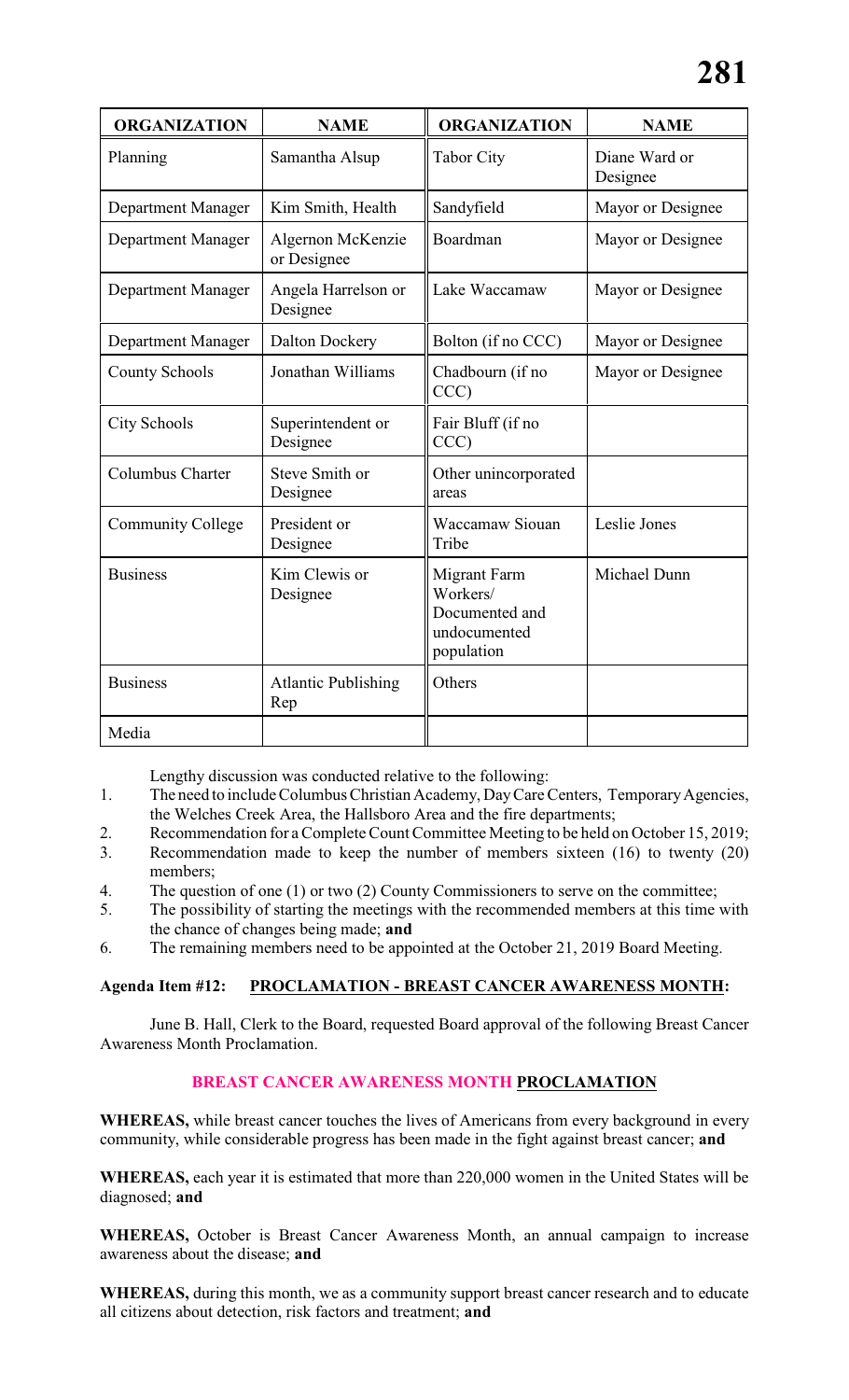# **282**

**WHEREAS,** we as a community support those courageously fighting breast cancer and honor the lives lost to the disease; **and**

**WHEREAS,** this October, we recognize breast cancer survivors, those battling the disease, their families who are a source of love and encouragement, and applaud the efforts of our medical professionals working hard to find a cure; **and**

**NOW, THEREFORE,** I, **TRENT BURROUGHS**, by virtue of the authority vested in me as the Chairman of the Columbus County Board of Commissioners of Columbus County, North Carolina, do hereby proclaim October 2019 as

# *"Breast Cancer Awareness Month"*

in the County of Columbus, North Carolina and encourage citizens to participate in activities that will increase awareness of what Americans can do to prevent breast cancer, and to wear pink ribbons in honor of those who have lost their lives to breast cancer and those who are now bravely fighting this disease.

**PROCLAIMED** this the 7th day of October, 2019.

#### **COLUMBUS COUNTY BOARD OF COMMISSIONERS** /s/ **TRENT BURROUGHS, Chairman ATTESTED BY:** /s/ **JUNE B. HALL, Clerk to Board**

Commissioner Bullard made a motion to approve the Breast Cancer Awareness Month Proclamation, seconded by Commissioner Prevatte. The motion unanimously passed.

# **Agenda Item #13: APPOINTMENT - REGION O AGING ADVISORY COUNCIL (COG):**

Jane Jones, Cape Fear Council of Governments, requested the appointment of the remaining member that is needed on the Cape Fear Council of Governments Region O Aging Advisory Council. **(Recommendations: Judy Ward, Howard Jacobs and Heidi Herring)**

Commissioner Prevatte made a motion to appoint Judy Ward to the Cape Fear Council of Governments Region O Aging Advisory Council, if she is willing to serve, seconded by Commissioner Bullard. The motion unanimously passed.

#### **Agenda Item #13A: SOIL and WATER CONSERVATION - BEAVER MANAGEMENT COMMITTEE OPTIONS for 2019/2020:**

Edward E. Davis, Director/District Conservation Technician, requested the Board to consider available options for beaver management.

Mr. Davis stated the Beaver Management Committee's proposed options are to:

- 1. Increase the bounty to \$60.00 per beaver. Do not reimburse travel due to the additional paperwork that it would take to track it.
- 2. Hire a professional trapper currently an unknown cost however; this person would have to be able to remove dams - by hand, machinery or explosives, whichever is needed.
- 3. Contract with USDA and continue to offer the Beaver Bounty Program where trappers are available.

Lengthy and detailed discussion was conducted relative to the following:

- 1. The need for all the paperwork being utilized that is discouraging some good trappers to participate in the program;
- 2. Lack of enough harmony being present with the Beaver Management Committee members;
- 3. The utilization of the local trappers in Columbus County;
- 4. The use of only the necessary paperwork needed; **and**
- 5. The use of a smoother process to accomplish the mission that is needed.

After discussion, it was the general consensus of the Board members for Edward Davis to develop a simpler process to utilize and accomplish the same, if not better, results.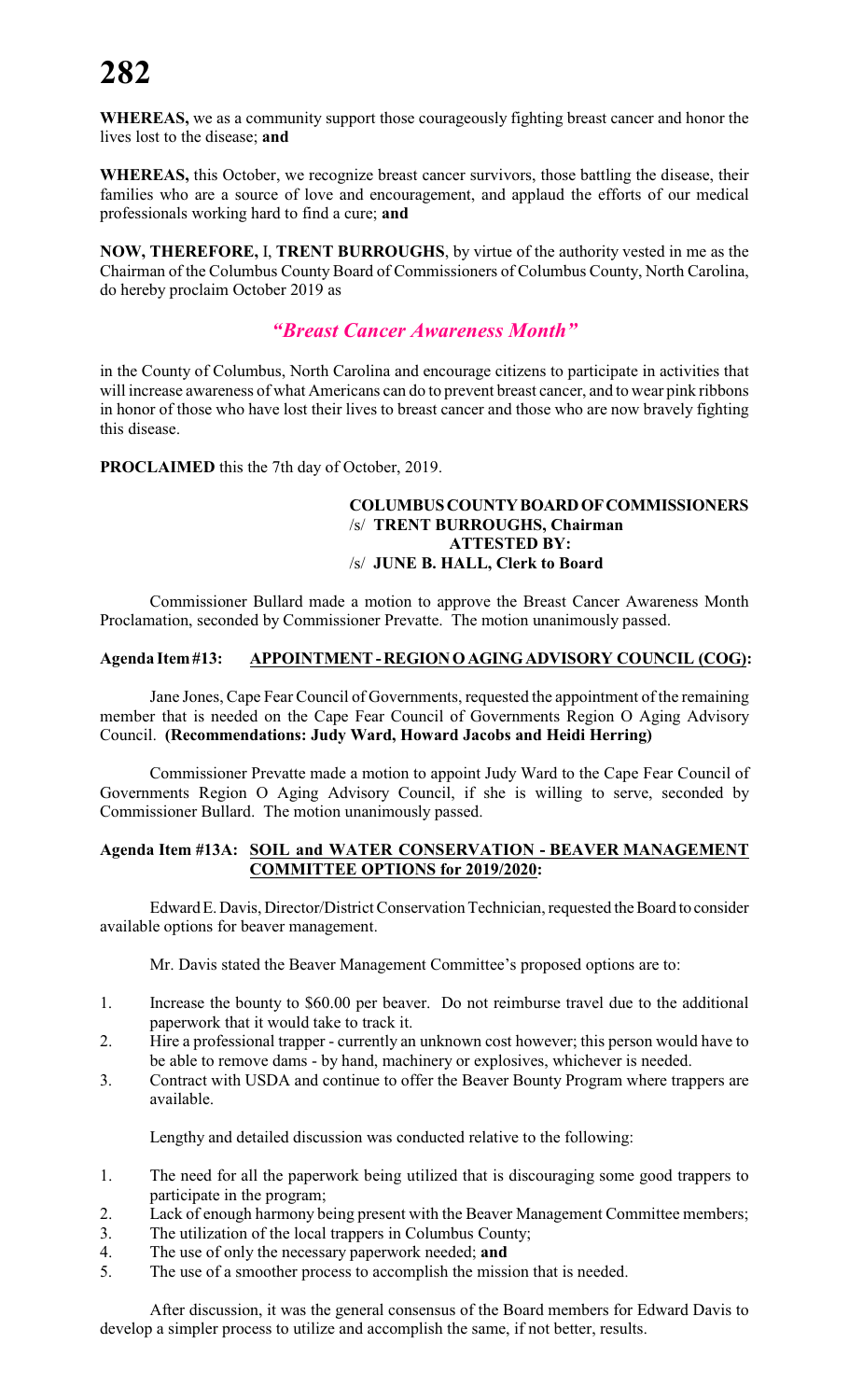#### **RECESS REGULAR SESSION and enter into COMBINATION MEETING of COLUMBUS COUNTY WATER and SEWER DISTRICTS I, II, III, IV and V BOARD MEETING:**

At 7:46 P.M., Commissioner Prevatte made a motion to recess Regular Session and enter into a **combination meeting** of Columbus County Water and Sewer Districts I, II, III, IV and V Board Meeting, seconded by Commissioner Bullard. The motion unanimously passed.

#### **Agenda Item #14: COLUMBUS COUNTY WATER and SEWER DISTRICTS I, II, III, IV and V - APPROVAL of BOARD MEETING MINUTES:**

September 16, 2019 **Combination Meeting** of Columbus CountyWater and Sewer Districts I, II, III, IV and V Board Meeting **(5 sets)**

This information will be recorded in Minute Book Number 2 for each Water District, respectively.

#### **Agenda Item #15: COLUMBUS COUNTY WATER and SEWER DISTRICT IV - WEST FRASER WATER LINE EXTENSION:**

Harold Nobles, Public Utilities Director, requested Board approval of the low bid from Frank Horne Construction for the West Fraser Water Line Extension Project.

This information will be recorded in Minute Book Number 2 for Columbus County Water and Sewer District IV.

#### **ADJOURN COMBINATION MEETING of COLUMBUS COUNTY WATER and SEWER DISTRICTS I, II, III, IV and V BOARD MEETING and resume REGULAR SESSION:**

At 7:47 P.M., Commissioner Prevatte made a motion to adjourn the **combination meeting** of Columbus County Water and Sewer Districts I, II, III, IV and V Board Meeting and resume Regular Session, seconded by Commissioner Bullard. The motion unanimously passed.

#### **Agenda Item #16: CONSENT AGENDA ITEMS:**

Commissioner Bullard made a motion to approve the following Consent Agenda Items, seconded by Commissioner Byrd. The motion unanimously passed.

#### A. **Budget Amendments:**

| <b>TYPE</b>         | <b>ACCOUNT</b> | <b>DETAILS</b>                                       | <b>AMOUNT</b> |
|---------------------|----------------|------------------------------------------------------|---------------|
| <b>Expenditures</b> | 10-4910-519001 | <b>Contracted Services</b>                           | 49,040        |
|                     | 10-9600-560091 | Town of Lake Waccamaw Special<br>Appropriations      | 1,750         |
| <b>Revenues</b>     | 10-3991-499115 | Various Fund Balance Appropriated                    | 50,790        |
| <b>Expenditures</b> | 10-4960-550010 | Non-Capital Outlay                                   | 2,500         |
| <b>Revenues</b>     | 10-3991-499115 | <b>Various Fund Balance</b>                          | 2,500         |
| <b>Expenditures</b> | 10-5116-512100 | 31,841<br><b>Collaborative Learning Salaries</b>     |               |
|                     | 10-5116-518100 | Collaborative Learning FICA<br>2,436                 |               |
|                     | 10-5116-518910 | <b>Collaborative Learning Christmas Bonus</b><br>50  |               |
|                     | 10-5116-525105 | Collaborative Learning Gas                           | 750           |
|                     | 10-5116-531100 | Collaborative Learning Travel                        | 5,000         |
|                     | 10-5116-526000 | Collaborative Learning Office Supplies<br>1,250      |               |
|                     | 10-5116-626001 | <b>Collaborative Learning Dept Supplies</b><br>2,100 |               |
|                     | 10-5116-532101 | <b>Collaborative Learning Postage</b><br>500         |               |
|                     | 10-5116-543000 | Collaborative Learning Rental Equipment              | 1,000         |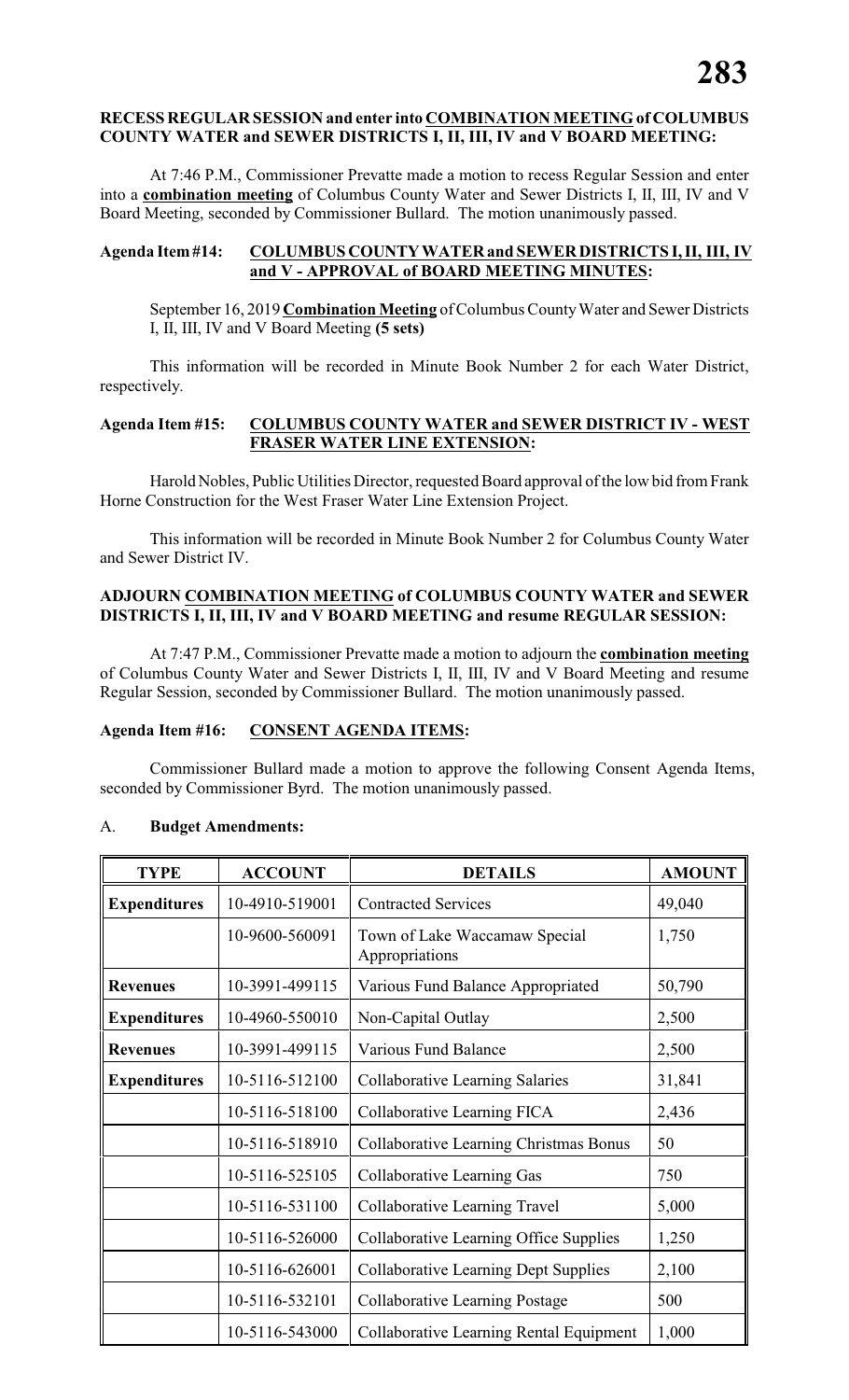| <b>TYPE</b>         | <b>ACCOUNT</b> | <b>DETAILS</b>                   | <b>AMOUNT</b> |
|---------------------|----------------|----------------------------------|---------------|
|                     | 10-5116-550010 | Collaborative Non-Capital Outlay | 1,747         |
| <b>Revenues</b>     | 10-3517-430171 | Collaborative Learning           | 46,674        |
| <b>Expenditures</b> | 10-5301-533001 | CP&L Energy (Energy Neighbor)    | 5,285         |
|                     | 10-5301-549986 | Crisis Intervention              | 298,072       |
| <b>Revenues</b>     | 10-3530-430076 | CP&L Energy (Energy Neighbor)    | 5,285         |
|                     | 10-3530-430068 | Crisis Intervention              | 298,072       |

# B. **Tax Releases and Refunds:**

| <b>NAME</b><br>Late List        | Account#<br><b>District</b> | <b>D</b> ate<br><b>Discount</b>    | <b>Amount Released</b><br><b>TOTAL</b> | <b>Property Value</b>                                                                                          | Year         | Bill#        | Property #       | User Fee |
|---------------------------------|-----------------------------|------------------------------------|----------------------------------------|----------------------------------------------------------------------------------------------------------------|--------------|--------------|------------------|----------|
| AMS Ventures LLC ETAL           | 16-00437                    | 10/7/2019                          | \$0.00                                 | \$0.00 2019                                                                                                    |              | 84385        | 30573            | \$200.00 |
| \$0.00                          | \$0.00                      | \$0.00                             | \$200.00                               |                                                                                                                |              |              |                  |          |
| P.O. Box 37                     |                             |                                    |                                        |                                                                                                                |              |              |                  |          |
| Tabor City, NC 28463            |                             | Refund user fee. Vacant land.      |                                        |                                                                                                                |              |              |                  |          |
| Bowen, Lucy                     | 01-00528                    | 10/7/2019                          | \$0.00                                 | \$0.00 2019                                                                                                    |              | 88008        | 00000            | \$113.00 |
|                                 |                             |                                    |                                        |                                                                                                                |              |              |                  |          |
| \$0.00                          | \$0.00                      | \$0.00                             | \$113.00                               |                                                                                                                |              |              |                  |          |
| 131 Mill Pond Rd Lot 217        |                             |                                    |                                        |                                                                                                                |              |              |                  |          |
| Whiteville, NC 28472            | Refund user fee.            |                                    |                                        |                                                                                                                |              |              |                  |          |
| Cartrette, Shannon D & Casandra | 09-03956                    | 10/7/2019                          | \$0.00                                 |                                                                                                                | \$0.00 2019  | 99999        | 99999            | \$400.00 |
|                                 |                             |                                    |                                        |                                                                                                                |              |              |                  |          |
| \$0.00                          | \$0.00                      | \$0.00                             | \$400.00                               |                                                                                                                |              |              |                  |          |
| 340 Jesse Cartrette Drive       |                             |                                    |                                        |                                                                                                                |              |              |                  |          |
| Chadbourn, NC 28431             |                             | Refund user fee 2 cans.            |                                        |                                                                                                                |              |              |                  |          |
| Chatman, Euleon                 | 07-04523                    | 10/7/2019                          | \$362.25                               | \$45,000.00 2017                                                                                               |              | $\mathbf{0}$ | 00000            | \$0.00   |
| \$0.00                          | \$45.00                     | \$0.00                             | \$407.25                               |                                                                                                                |              |              |                  |          |
| 3317 Lassiter Street            |                             |                                    |                                        |                                                                                                                |              |              |                  |          |
| Duraham, NC 27707               |                             |                                    |                                        | Refund user fee. Per DOR give 45,000 for this property. Refund Nakina Fire(36.00) refund Columbus Rescue(9.00) |              |              |                  |          |
| Garrell Lewis D & Joann         | 13-04138                    | 10/7/2019                          | \$0.00                                 | \$0.00 2018                                                                                                    |              | 6619         | 24775            | \$113.00 |
|                                 |                             |                                    |                                        |                                                                                                                |              |              |                  |          |
| \$0.00                          | \$0.00                      | \$0.00                             | \$113.00                               |                                                                                                                |              |              |                  |          |
| 505 Autumn Trail Drive          |                             |                                    |                                        |                                                                                                                |              |              |                  |          |
| Whiteville, NC 28472            |                             |                                    | Refund user fee. House is condemned    |                                                                                                                |              |              |                  |          |
| Locklear, Roy G & Jane          | 06-02079                    | 10/7/2019                          | \$0.00                                 | \$0.00 2019                                                                                                    |              | 11299        | 11368            | \$200.00 |
| \$0.00                          | \$0.00                      | \$0.00                             | \$200.00                               |                                                                                                                |              |              |                  |          |
| 1764 Will Inman Rd              |                             |                                    |                                        |                                                                                                                |              |              |                  |          |
| Tabor City, NC 28463            |                             | Refund user fee. House vacant      |                                        |                                                                                                                |              |              |                  |          |
| Long, Darlene Malpass           | 15-24360                    | 10/7/2019                          | \$0.00                                 | \$0.00 2019                                                                                                    |              | 11432        | 28839            | \$200.00 |
|                                 |                             |                                    |                                        |                                                                                                                |              |              |                  |          |
| \$0.00                          | \$0.00                      | \$0.00                             | \$200.00                               |                                                                                                                |              |              |                  |          |
| 3256 Byrdville-Freeman Rd       |                             |                                    |                                        |                                                                                                                |              |              |                  |          |
| Delco, NC 28436                 |                             | Refund user fee. Dbilled.          |                                        |                                                                                                                |              |              |                  |          |
| Reynolds, Thomas W ETALS        | 09-03247                    | 10/7/2019                          | \$0.00                                 |                                                                                                                | \$0.00 18-19 | 99999        | 16694            | \$400.00 |
| \$0.00                          | \$0.00                      | \$0.00                             | \$400.00                               |                                                                                                                |              |              |                  |          |
| 389 Price Rd                    |                             |                                    |                                        |                                                                                                                |              |              |                  |          |
| Whiteville, NC 28472            |                             | Refund user fee 2 cans.            |                                        |                                                                                                                |              |              |                  |          |
| Stephens, Leon & Carolyn        | 01-03812                    | 10/7/2019                          | \$0.00                                 | \$0.00 2018                                                                                                    |              | 34098        | 60646            | \$200.00 |
|                                 |                             |                                    |                                        |                                                                                                                |              |              |                  |          |
| \$0.00                          | \$0.00                      | \$0.00                             | \$200.00                               |                                                                                                                |              |              |                  |          |
| P.O. Box 2294                   |                             |                                    |                                        |                                                                                                                |              |              |                  |          |
| Whiteville, NC 28472            |                             |                                    | Refund user fee. No home on property.  |                                                                                                                |              |              |                  |          |
|                                 |                             |                                    |                                        |                                                                                                                |              |              |                  |          |
| Stephens, Leon & Carolyn T      | 01-89425 10/7/2019 \$0.00   | \$0.00                             | 99999<br>$15 - 18$                     | 2078                                                                                                           | \$829.00     | \$0.00       | \$0.00<br>\$0.00 | \$829.00 |
| P.O. Box 2294                   |                             |                                    |                                        |                                                                                                                |              |              |                  |          |
| Whiteville, NC 28472            |                             | Refund user fees. Home was vacant. |                                        |                                                                                                                |              |              |                  |          |
| Willis Margaret White           | 10-18765                    | 10/7/2019                          | \$0.00                                 |                                                                                                                | \$0.00 17-18 | 99999        | 00000            | \$403.00 |
|                                 |                             |                                    |                                        |                                                                                                                |              |              |                  |          |
| \$0.00                          | \$0.00                      | \$0.00                             | \$403.00                               |                                                                                                                |              |              |                  |          |
| 12336 Beaty Ave                 |                             |                                    |                                        |                                                                                                                |              |              |                  |          |
| Norwalk, CA 90650               |                             | Refund user fees. Vacant           |                                        |                                                                                                                |              |              |                  |          |

## **Agenda Item #17: PUBLIC INPUT:**

Chairman Burroughs opened the floor for Public Input. No Public Input was received either orally or written.

### **Agenda Item #18: COMMENTS:**

Chairman Burroughs opened the floor for comments. The following spoke.

### A. **Department Managers:**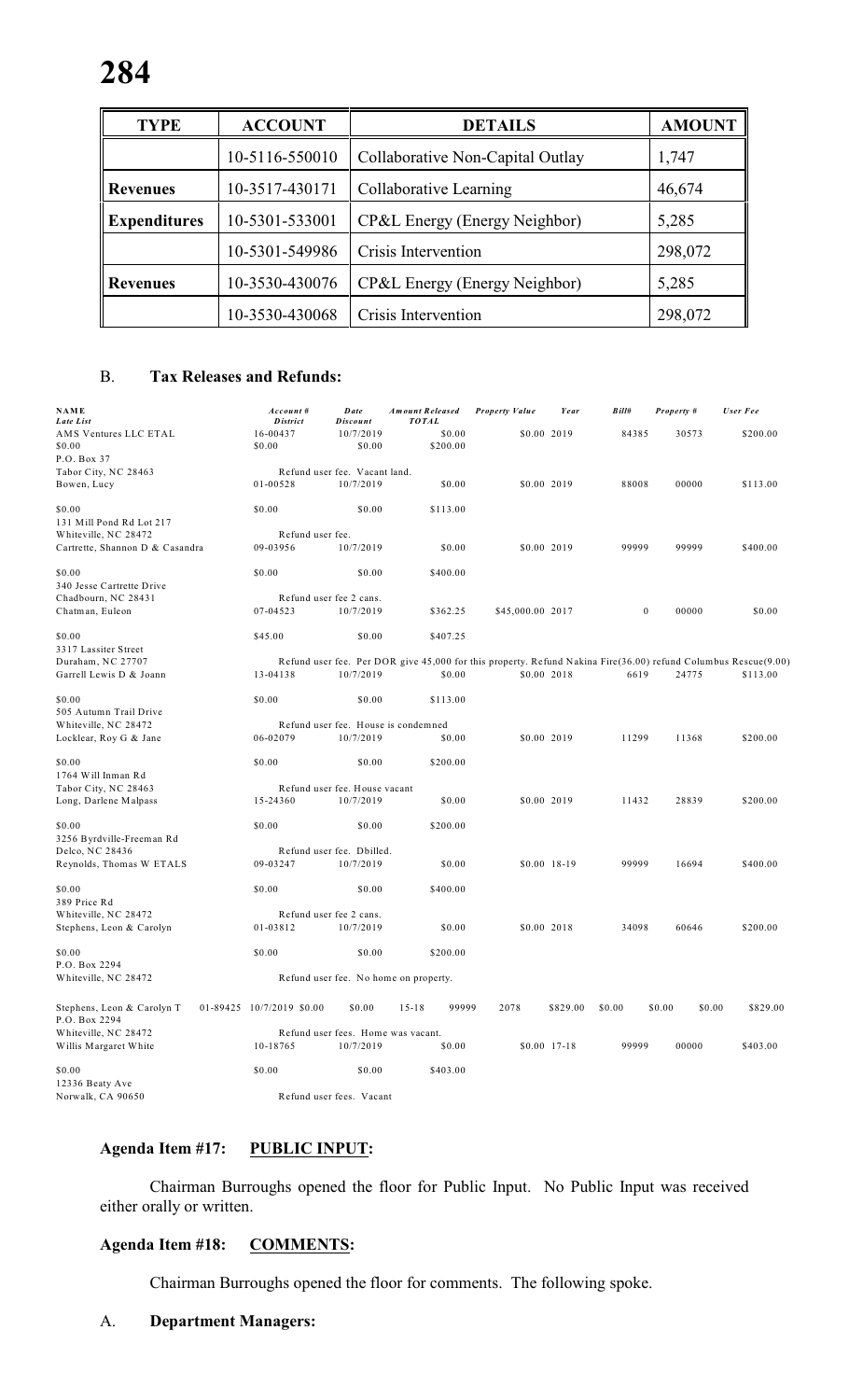#### 1. **Gary Lanier, Economic Development Director:** stated the following:

-The sewer project that will cover the two (2) mega sites at the County line; -We need to start drawing down money so that we can be considered for a grant

for our water line at the Industrial Park and for Helena Chemical;

-To start drawing down that money we have to put out on the Bid Net, which is the statewide electronic bidding sites. The generators, the two (2) pumps and the two (2) generator switches;

-We are talking about drawing down a significant amount of money;

-The rules state that I need a seven (7) day period be covered by the electronic bidding site;

-Due to the time period requirement, there will not be enough time to place this in the newspaper; **and**

-I need Board approval for the seven (7) day period of the electronic bidding.

#### **MOTION:**

Commissioner Bullard made a motion to approve the seven (7) day electronic bidding, seconded by Commissioner McDowell. The motion unanimously passed.

2. **Edward Davis, Soil and Water Conservation Director:** stated the following: -I received an e-mail this afternoon at 5:15 P.M. from the Natural Resources Conservation Service, and they were basically telling me that our first round of the Emergency Watershed Protection monies for the disaster debris removal from Hurricane Florence has been approved for Columbus County.

#### B. **Board of Commissioners:**

1. **Commissioner Byrd:** Harold, we need to find a way to deal with the disposal of tires to eliminate them from being thrown in inappropriate locations.

#### 2. **Commissioner McMillian:** stated the following:

-Mr. Lanier, what is the status of the Ply Gem building in Fair Bluff? Mr. Lanier replied stating they had not received any requests as of yet for that size building.; -I would like to thank Mr. Nobles for his help with water on the Georgia Pacific Road; **and**

-I would like to thank Gail Edwards for her help when I call.

3. **Commissioner Bullard:** stated the following:

-I am receiving feed back on the flex time being utilized at the Department of Social Services, and I would like for Algernon McKenzie to look at the employees who are abusing the flex time;

-A five and one-half  $(5 \frac{1}{2})$  month old baby died at home and it took two and one half (2 ½) hours to three (3) hours for the Medical Examiner to arrive; **and**

-What is going on with the Fair Bluff Motel? Samantha replied stating the asbestos testing has been done and I think we are waiting on bidders. This is on tract.

4. **Commissioner McDowell:** stated I don't have any items for myself. I did receive a call from Commissioner Russ relative to a recycling center at Delco and these are his concerns:

-This is the Grainger Recycling place in Delco;

-I visited the site myself and it is a junk hole and in bad shape, and needs to be shut down and the permit pulled;

-This location is supposed to have requirements;

-there is a smothering fire at this location;

-This location has been identified as being out of compliance;

-We need a better job done with inspecting;

-This business did not have meth requirements;

-We discussed that we needed a checkoff sheet; **and**

-Papers have been delivered stating this business is out of compliance from the County and the State.

#### **Samantha Alsup, Planning Director:** replied stating the following:

-They live in Columbus County;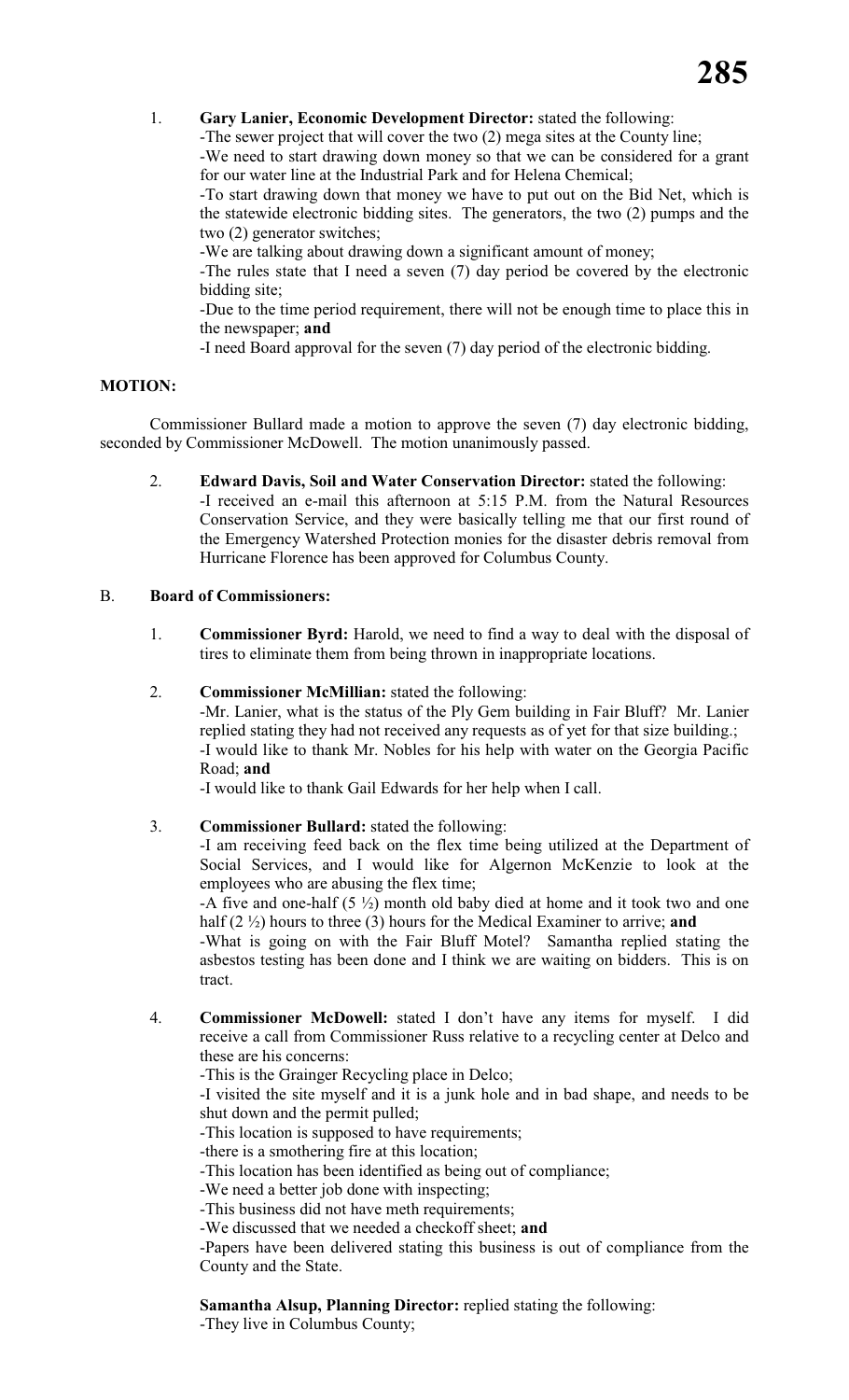-They wanted to work with construction debris; -They have a transfer recycling station off of Highway 87; -I have been informed a disgruntled employee set the fire; -A Notice of Non-Compliance has been issued; **and** -Mr. Grainger has thirty (30) days to get the situation in order.

5. **Chairman Trent Burroughs:** stated the following: -The Whiteville High School Groundbreaking Ceremony will be on October 10, 2019, at 11:00 A.M.; **and** -I would like to thank Ms. Amanda Bible for the copy of the United States

# **RECESS REGULAR SESSION and enter into CLOSED SESSION in ACCORDANCE with N.C.G.S. § 143-318.11(a) (4) ECONOMIC DEVELOPMENT:**

At 8:15 P.M., Commissioner Prevatte made a motion to recess Regular Session and enter into Closed Session in Accordance with N.C.C.S. § 143-318.11(a) (4) Economic Development, after a five (5) minute recess, seconded by Commissioner McMillian. The motion unanimously passed.

#### **Agenda Item 19: CLOSED SESSION in ACCORDANCE with N.C.G.S. § 143-318.11 (a) (4) ECONOMIC DEVELOPMENT:**

No official action was taken.

Constitution.

## **ADJOURN CLOSED SESSION and resume REGULAR SESSION:**

At 9:00 P.M., Commissioner McDowell made a motion to adjourn Closed Session and resume Regular Session, seconded by Commissioner Byrd. The motion unanimously passed.

## **READING and APPROVAL of CLOSED SESSION GENERAL ACCOUNT:**

Chairman Burroughs requested that Michael H. Stephens, Columbus County Manager, in the absence of Amanda B. Prince, Columbus County Attorney, orally read the Closed Session General Account. Mr. Stephens orally read the following: *"Gary Lanier, Economic Development Director, discussed with the Board of Commissioners Economic Development projects. No Action was taken. The Commissioners present were: Chairman Trent Burroughs, Commissioners James Prevatte, Charles McDowell, Jerome McMillian, Ricky Bullard and Giles Byrd. Absent were Vice Chairman P. Edwin Russ and County Attorney Amanda B. Prince. Present were: Steve Yost and County Manager Mike Stephens"*.

Commissioner Byrd made a motion to approve the Closed Session General Account, seconded by Commissioner Prevatte. The motion unanimously passed.

# **Agenda Item #20: ADJOURNMENT:**

At 9:01 P.M., Commissioner McDowell made a motion to adjourn, seconded by Commissioner Bullard. The motion unanimously passed.

#### **APPROVED:**

**\_\_\_\_\_\_\_\_\_\_\_\_\_\_\_\_\_\_\_\_\_\_\_\_\_\_\_\_\_\_\_ \_\_\_\_\_\_\_\_\_\_\_\_\_\_\_\_\_\_\_\_\_\_\_\_\_\_\_\_\_\_\_\_ JUNE B. HALL, Clerk to the Board TRENT BURROUGHS, Chairman**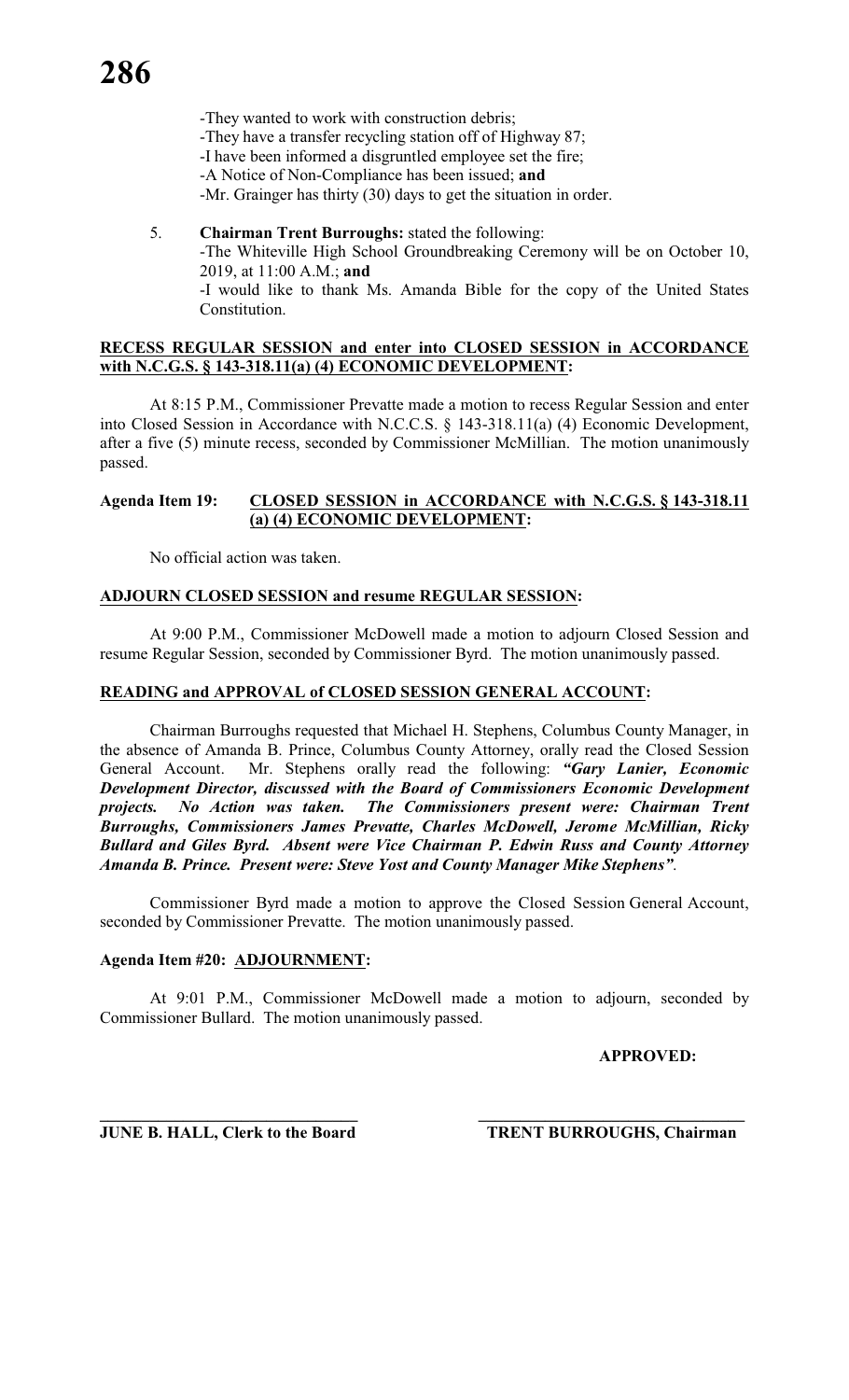The Honorable Columbus County Commissioners met on the above stated date and at the above stated time in the Dempsey B. Herring Courthouse Annex Building, located at 112 West Smith Street, Whiteville, North Carolina, to act as the Columbus County Water and Sewer District I Board.

#### **COMMISSIONERS PRESENT: APPOINTEES PRESENT:**

Giles E. Byrd Ricky Bullard Charles T. McDowell

**Trent Burroughs, Chairman** Mike Stephens, **County Manager** Jerome McMillian June B. Hall, **Clerk to the Board** James E. Prevatte Bobbie Faircloth, **Finance Officer**

# **COMMISSIONER ABSENT: APPOINTEE ABSENT:**

P. Edwin Russ, Vice-Chairman Amanda B. Prince, County Attorney

# **MEETING CALLED TO ORDER:**

At 7:46 P.M., Chairman Trent Burroughs called the **combination meeting** of Columbus County Water and Sewer Districts I, II, III, IV and V Board Meeting to order.

#### **Agenda Item #14: COLUMBUS COUNTY WATER and SEWER DISTRICTS I, II, III, IV and V - APPROVAL of BOARD MEETING MINUTES:**

September 16, 2019 **Combination Meeting** of Columbus County Water and Sewer Districts I, II, III, IV and V Board Meeting **(5 sets)**

Commissioner Prevatte made a motion to approve the September 16, 2019 Columbus County Water and Sewer District I Board Meeting Minutes, as recorded, seconded by Commissioner McDowell. The motion unanimously passed.

#### **ADJOURNMENT:**

At 7:47 P.M., Commissioner Prevatte made a motion to adjourn, seconded by Commissioner Bullard. The motion unanimously passed.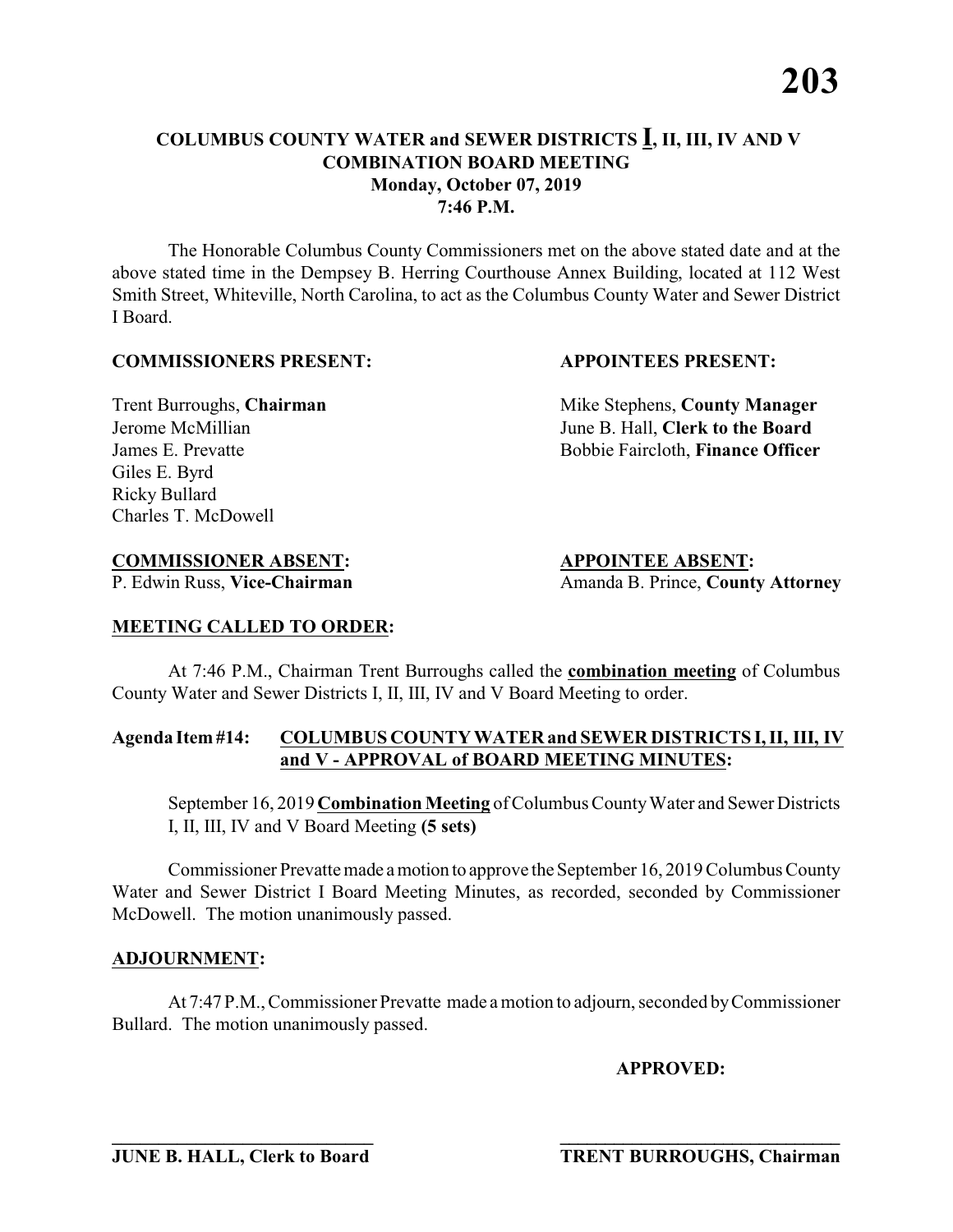The Honorable Columbus County Commissioners met on the above stated date and at the above stated time in the Dempsey B. Herring Courthouse Annex Building, located at 112 West Smith Street, Whiteville, North Carolina, to act as the Columbus County Water and Sewer District II Board.

#### **COMMISSIONERS PRESENT: APPOINTEES PRESENT:**

Giles E. Byrd Ricky Bullard Charles T. McDowell

**Trent Burroughs, Chairman** Mike Stephens, **County Manager** Jerome McMillian June B. Hall, **Clerk to the Board** James E. Prevatte Bobbie Faircloth, **Finance Officer**

# **COMMISSIONER ABSENT: APPOINTEE ABSENT:**

P. Edwin Russ, Vice-Chairman Amanda B. Prince, County Attorney

# **MEETING CALLED TO ORDER:**

At 7:46 P.M., Chairman Trent Burroughs called the **combination meeting** of Columbus County Water and Sewer Districts I, II, III, IV and V Board Meeting to order.

#### **Agenda Item #14: COLUMBUS COUNTY WATER and SEWER DISTRICTS I, II, III, IV and V - APPROVAL of BOARD MEETING MINUTES:**

September 16, 2019 **Combination Meeting** of Columbus County Water and Sewer Districts I, II, III, IV and V Board Meeting **(5 sets)**

Commissioner Prevatte made a motion to approve the September 16, 2019 Columbus County Water and Sewer District II Board Meeting Minutes, as recorded, seconded by Commissioner McDowell. The motion unanimously passed.

#### **ADJOURNMENT:**

At 7:47 P.M., Commissioner Prevatte made a motion to adjourn, seconded by Commissioner Bullard. The motion unanimously passed.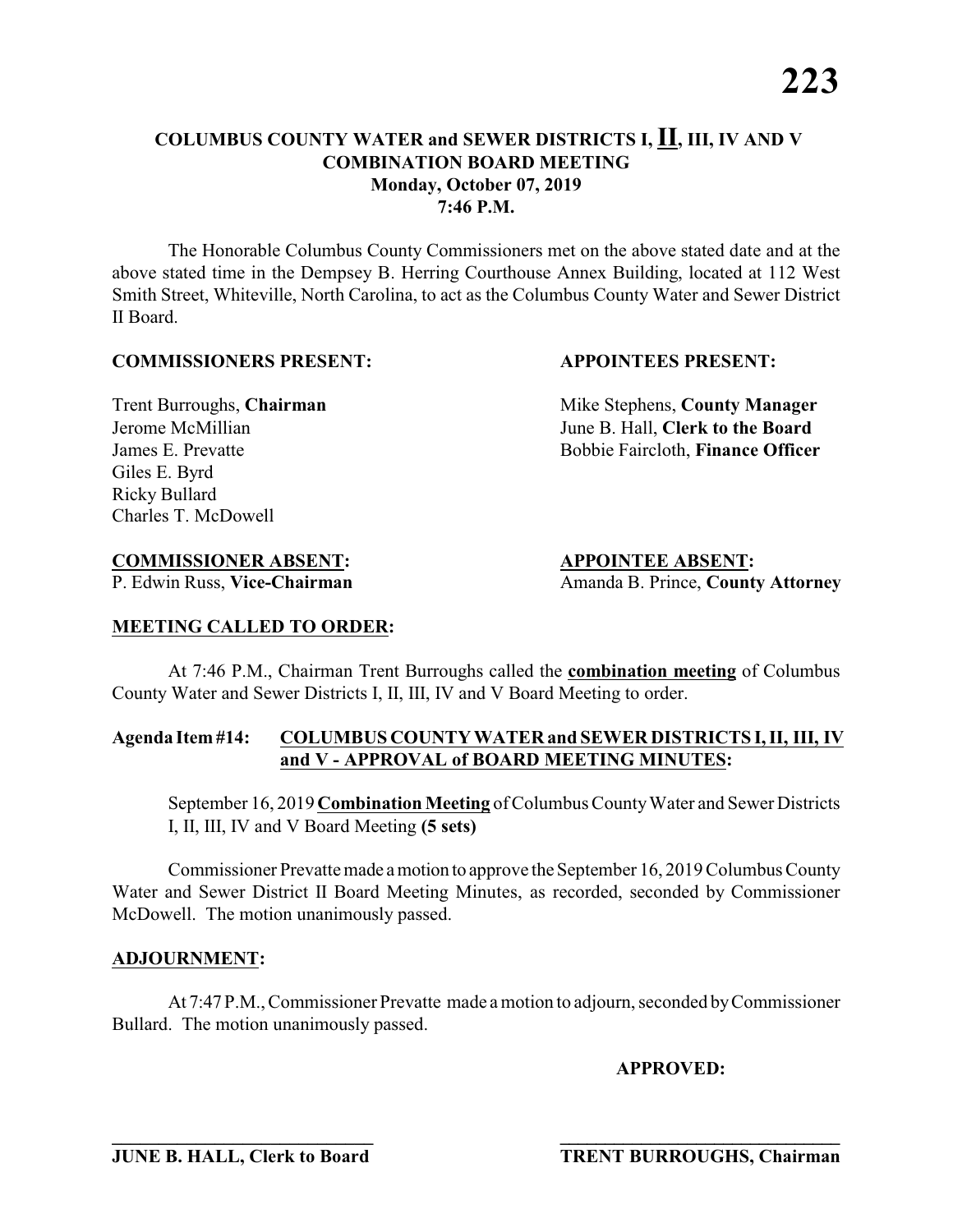The Honorable Columbus County Commissioners met on the above stated date and at the above stated time in the Dempsey B. Herring Courthouse Annex Building, located at 112 West Smith Street, Whiteville, North Carolina, to act as the Columbus County Water and Sewer District III Board.

#### **COMMISSIONERS PRESENT: APPOINTEES PRESENT:**

Giles E. Byrd Ricky Bullard Charles T. McDowell

**Trent Burroughs, Chairman** Mike Stephens, **County Manager** Jerome McMillian June B. Hall, **Clerk to the Board** James E. Prevatte Bobbie Faircloth, **Finance Officer**

# **COMMISSIONER ABSENT: APPOINTEE ABSENT:**

P. Edwin Russ, Vice-Chairman Amanda B. Prince, County Attorney

# **MEETING CALLED TO ORDER:**

At 7:46 P.M., Chairman Trent Burroughs called the **combination meeting** of Columbus County Water and Sewer Districts I, II, III, IV and V Board Meeting to order.

#### **Agenda Item #14: COLUMBUS COUNTY WATER and SEWER DISTRICTS I, II, III, IV and V - APPROVAL of BOARD MEETING MINUTES:**

September 16, 2019 **Combination Meeting** of Columbus County Water and Sewer Districts I, II, III, IV and V Board Meeting **(5 sets)**

Commissioner Prevatte made a motion to approve the September 16, 2019 Columbus County Water and Sewer District III Board Meeting Minutes, as recorded, seconded by Commissioner McDowell. The motion unanimously passed.

#### **ADJOURNMENT:**

At 7:47 P.M., Commissioner Prevatte made a motion to adjourn, seconded by Commissioner Bullard. The motion unanimously passed.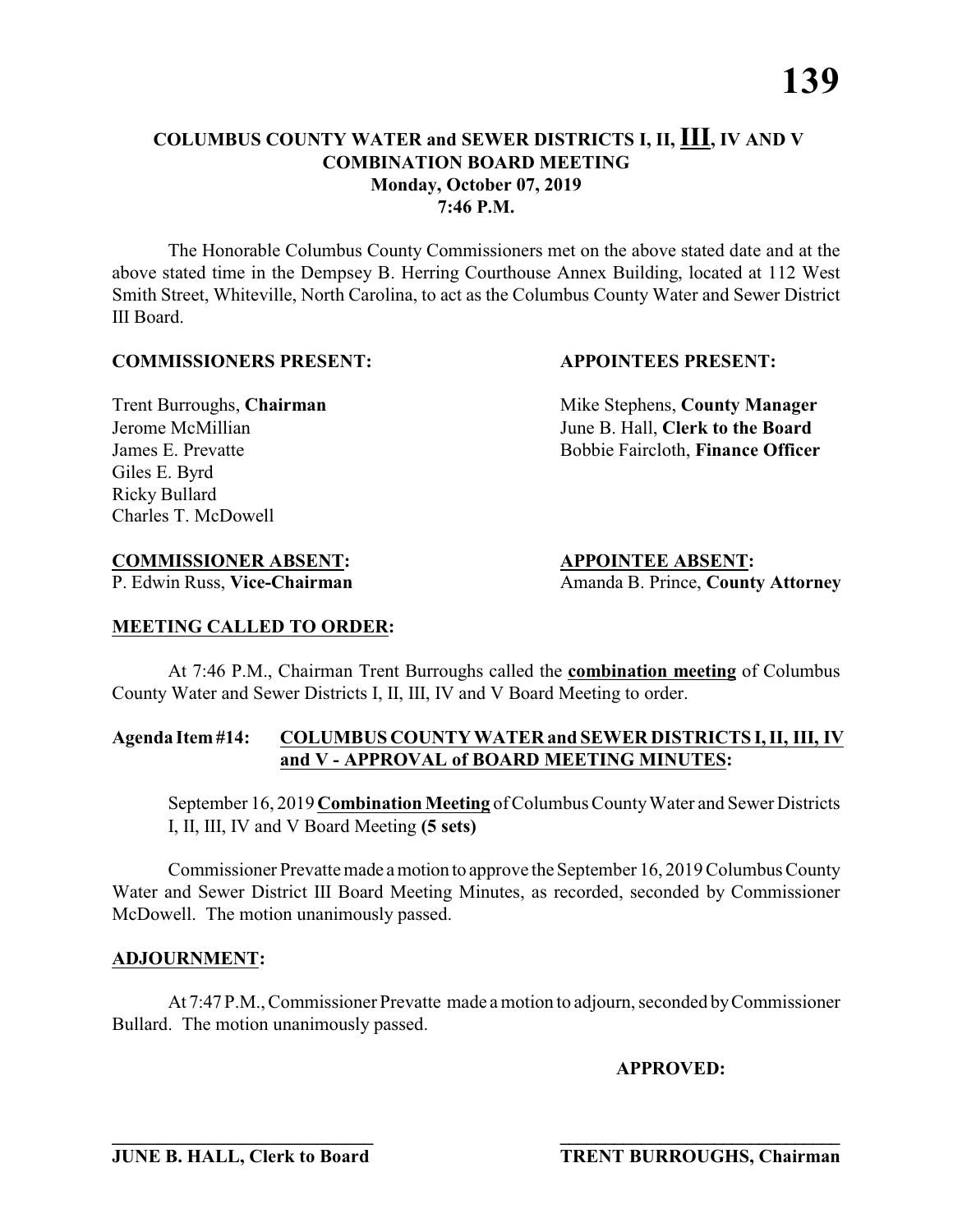The Honorable Columbus County Commissioners met on the above stated date and at the above stated time in the Dempsey B. Herring Courthouse Annex Building, located at 112 West Smith Street, Whiteville, North Carolina, to act as the Columbus County Water and Sewer District IV Board.

#### **COMMISSIONERS PRESENT: APPOINTEES PRESENT:**

Giles E. Byrd Ricky Bullard Charles T. McDowell

**Trent Burroughs, Chairman** Mike Stephens, **County Manager** Jerome McMillian June B. Hall, **Clerk to the Board** James E. Prevatte Bobbie Faircloth, **Finance Officer**

# **COMMISSIONER ABSENT: APPOINTEE ABSENT:**

P. Edwin Russ, Vice-Chairman Amanda B. Prince, County Attorney

#### **MEETING CALLED TO ORDER:**

At 7:46 P.M., Chairman Trent Burroughs called the **combination meeting** of Columbus County Water and Sewer Districts I, II, III, IV and V Board Meeting to order.

#### **Agenda Item #14: COLUMBUS COUNTY WATER and SEWER DISTRICTS I, II, III, IV and V - APPROVAL of BOARD MEETING MINUTES:**

September 16, 2019 **Combination Meeting** of Columbus County Water and Sewer Districts I, II, III, IV and V Board Meeting **(5 sets)**

Commissioner Prevatte made a motion to approve the September 16, 2019 Columbus County Water and Sewer District IV Board Meeting Minutes, as recorded, seconded by Commissioner McDowell. The motion unanimously passed.

## **Agenda Item #15: COLUMBUS COUNTY WATER and SEWER DISTRICT IV - WEST FRASER WATER LINE EXTENSION:**

Harold Nobles, Public Utilities Director, requested Board approval of the low bid from the following Bid Tabulation as Frank Horne Construction for the West Fraser Water Line Extension Project.

# **BID TABULATION**

**PROJECT OWNER: Columbus County Water District IV**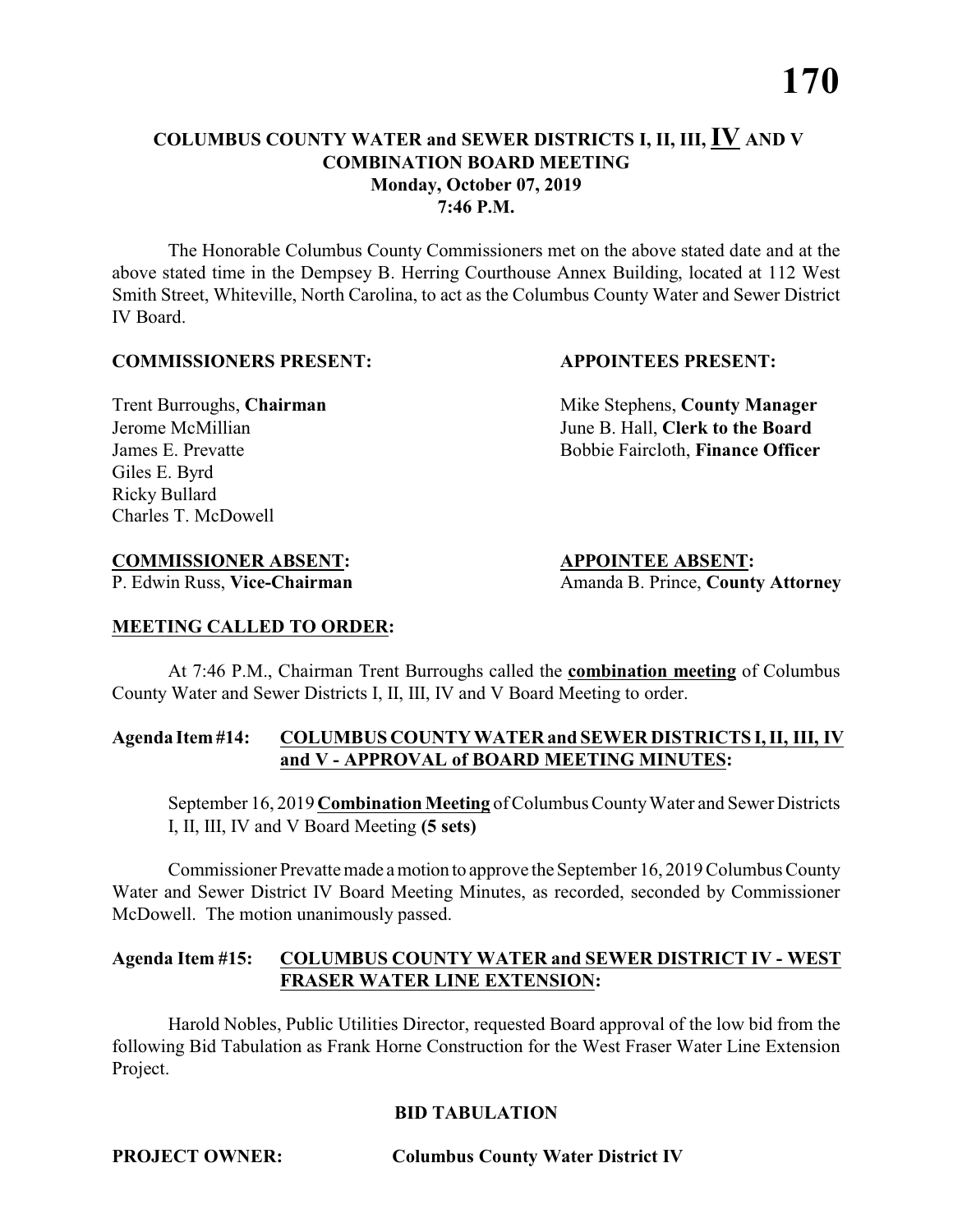**PROJECT DESCRIPTION: West Fraser Water System Connection BID OPENING DATE: September 27, 2019 @ 10:00 A.M. ENGINEER: Green Engineering, P.L.L.C.**

| <b>ITEM</b>    | <b>FRANK HORNE CONSTRUCTION</b> |                                | <b>COLUMBUS UTILITIES</b> |                               |
|----------------|---------------------------------|--------------------------------|---------------------------|-------------------------------|
|                | Unit Price<br>83.00             | <b>Total Cost</b><br>18,260.00 | Unit Price<br>38.00       | <b>Total Cost</b><br>8,360.00 |
|                | 11,325.00                       | 11,325.00                      | 12,000.00                 | 12,000.00                     |
| 3              | 1,740.00                        | 3,480.00                       | 1,27 5.00                 | 2,550.00                      |
| $\overline{4}$ | 15.00                           | 2,400.00                       | 10.00                     | 1,600.00                      |
|                | 5,000.00                        | 5,000.00                       | 6,500.00                  | 6,500.00                      |
| 6              | 22,850.00                       | 22,850.00                      | 32,675.00                 | 32,675.00                     |

#### **TOTAL CONSTRUCTION: \$63,315.00 \$63,685.00**

I, E. LEO GREEN, JR., hereby certify that this Bid Tabulation is a true and correct representation of the bids received for this project according to the best of my knowledge and belief.

| $/s/E$ . LEO GREEN, JR. | (SEAL) | NC Firm License P-0115 |
|-------------------------|--------|------------------------|
|-------------------------|--------|------------------------|

Commissioner McDowell made a motion to approve the low bid from Frank Horne at sixtythree thousand, three hundred fifteen and 00/100 (\$63,315.00) dollars for the West Fraser Water System Connection in Columbus County Water and Sewer District IV, seconded by Commissioner Prevatte. The motion unanimously passed.

#### **ADJOURNMENT:**

At 7:47 P.M., Commissioner Prevatte made a motion to adjourn, seconded by Commissioner Bullard. The motion unanimously passed.

**\_\_\_\_\_\_\_\_\_\_\_\_\_\_\_\_\_\_\_\_\_\_\_\_\_\_\_\_ \_\_\_\_\_\_\_\_\_\_\_\_\_\_\_\_\_\_\_\_\_\_\_\_\_\_\_\_\_\_\_**

**APPROVED:**

**JUNE B. HALL, Clerk to Board TRENT BURROUGHS, Chairman**